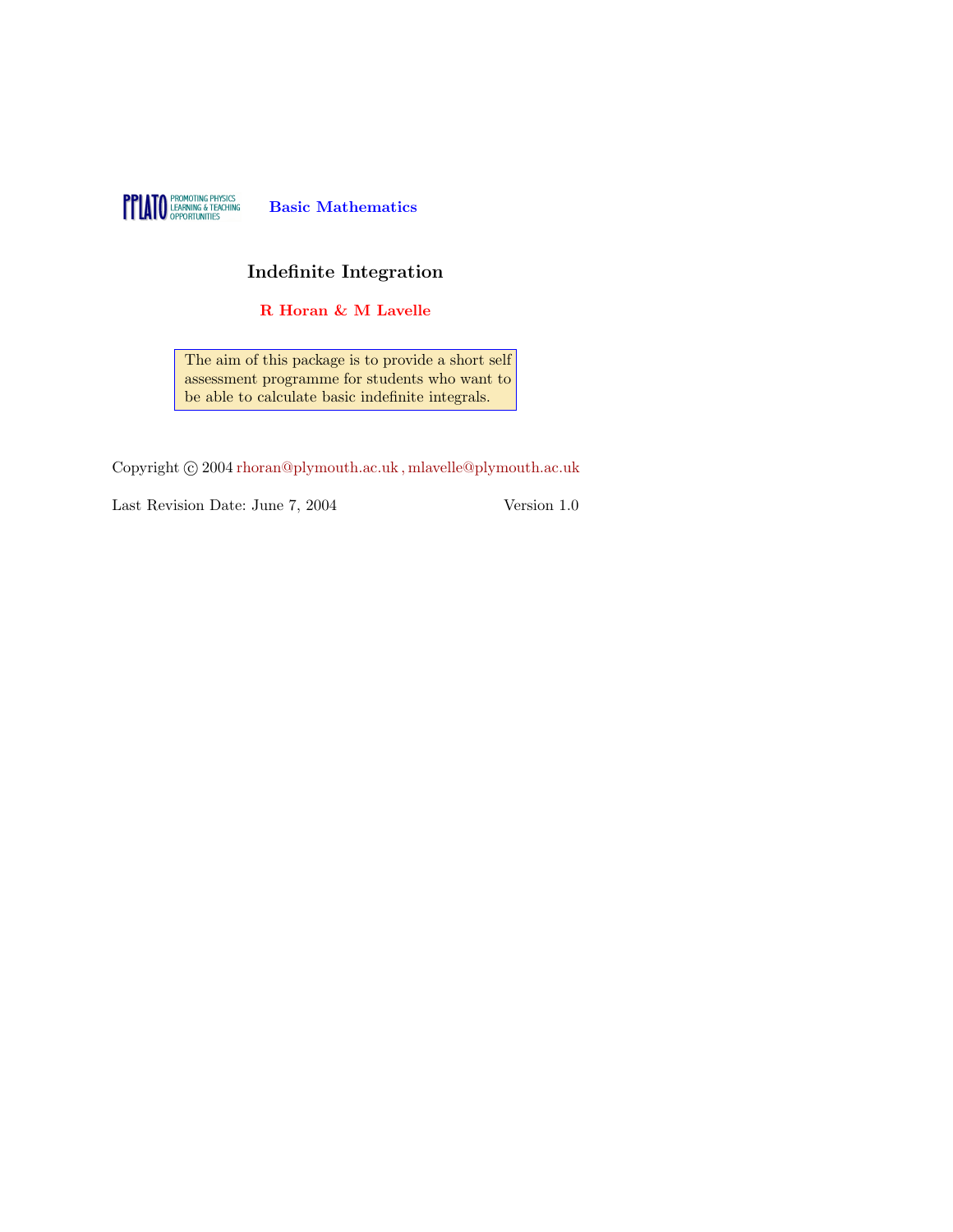# Table of Contents

- 1. Anti-Derivatives
- 2. Indefinite Integral Notation
- 3. Fixing Integration Constants
- 4. Final Quiz

Solutions to Exercises [Solutions to Quizzes](http://www.plymouth.ac.uk/mathaid)

The full range of these packages and some instructions, should they be required, can be obtained from our web page Mathematics Support Materials.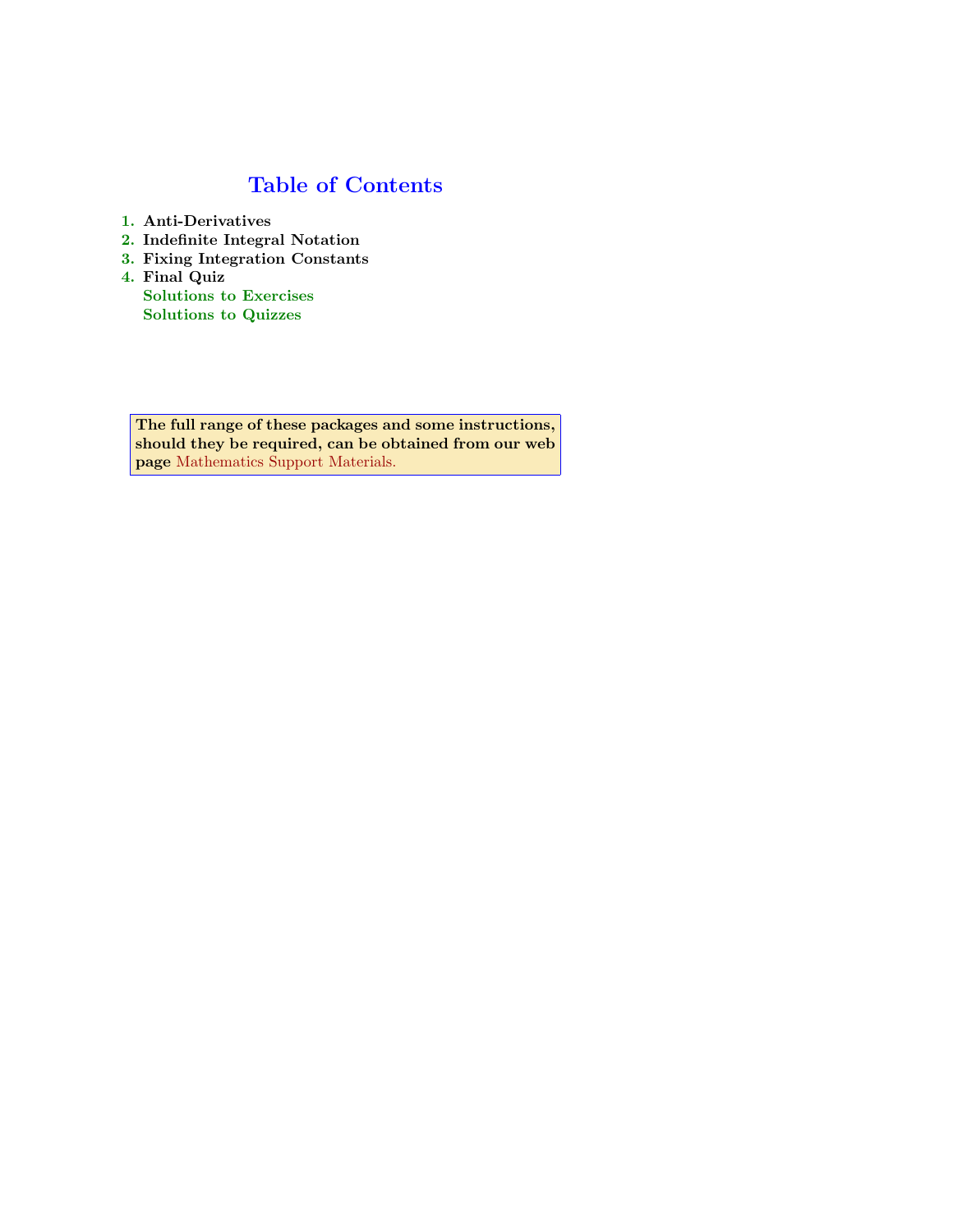#### 1. Anti-Derivatives

If  $f = \frac{dF}{dx}$ , we call F the anti-derivative (or indefinite integral) of f.

**Example 1** If  $f(x) = x$ , we can find its anti-derivative by realising that for  $F(x) = \frac{1}{2}x^2$ 

$$
\frac{dF}{dx} = \frac{d}{dx}(\frac{1}{2}x^2) = \frac{1}{2} \times 2x = x = f(x)
$$

Thus  $F(x) = \frac{1}{2}x^2$  is an anti-derivative of  $f(x) = x$ .

However, if  $C$  is a constant:

$$
\frac{d}{dx}(\frac{1}{2}x^2 + C) = \frac{1}{2} \times 2x = x
$$

since the derivative of a constant is zero. The general anti-derivative of x is thus  $\frac{1}{2}x^2 + C$  where C can be any constant.

Note that you should always check an anti-derivative  $F$  by differentiating it and seeing that you recover f.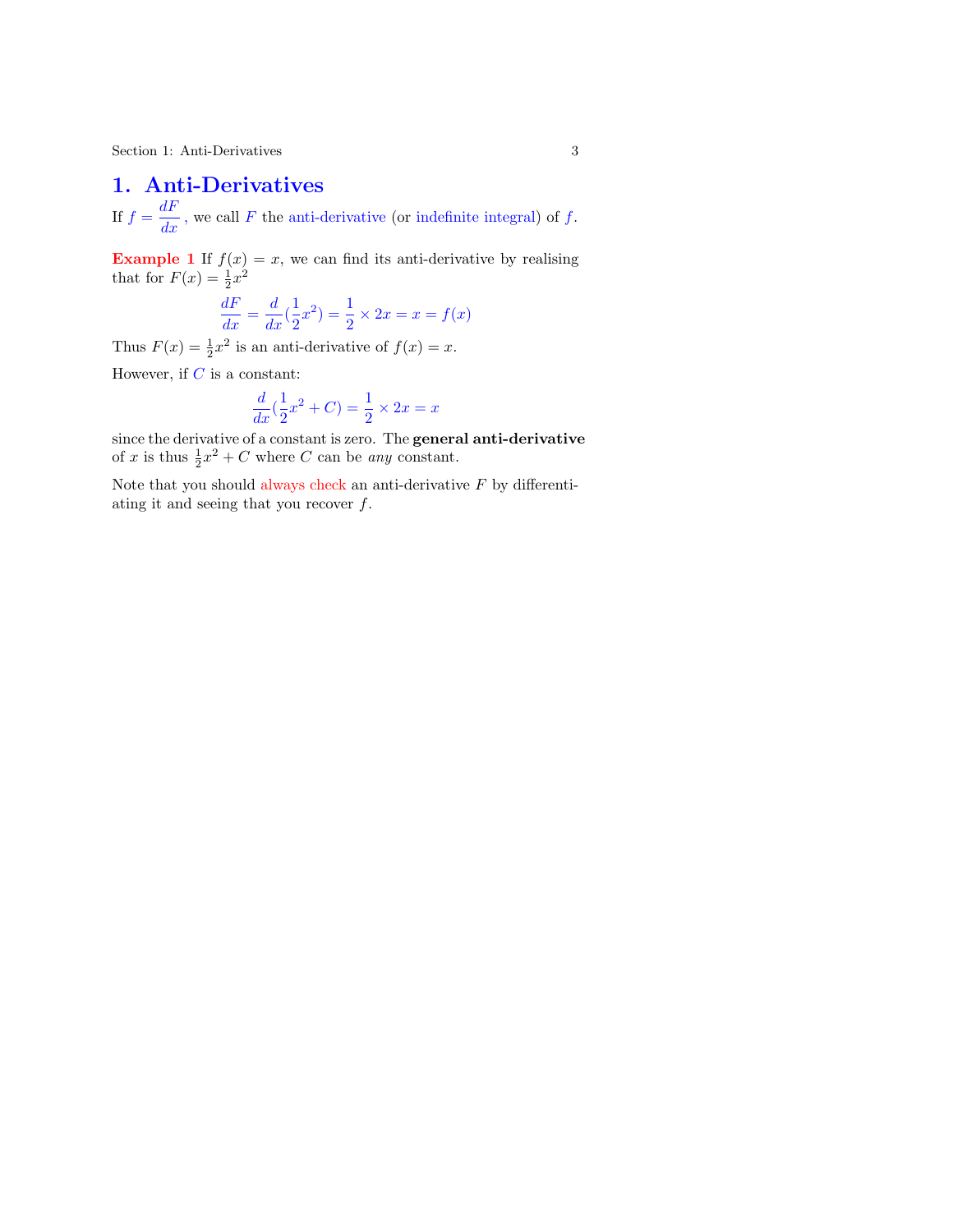Section 1: Anti-Derivatives 4

Quiz Using  $\frac{d(x^n)}{dx} = nx^{n-1}$ , select an anti-derivative of  $x^6$ (a)  $6x^5$  (b)  $\frac{1}{5}x^5$  (c)  $\frac{1}{7}x^7$  (d)  $\frac{1}{6}x^7$ 

In general the anti-derivative or integral of  $x^n$  is:

If 
$$
f(x) = x^n
$$
, then  $F(x) = \frac{1}{n+1}x^{n+1}$  for  $n \neq -1$ 

**N.B.** this rule does not apply to  $1/x = x^{-1}$ . Since the derivative of ln(x) is  $1/x$ , the anti-derivative of  $1/x$  is  $ln(x)$  – see later.

Also **note** that since  $1 = x^0$ , the rule says that the anti-derivative of 1 is  $x$ . This is correct since the derivative of  $x$  is 1.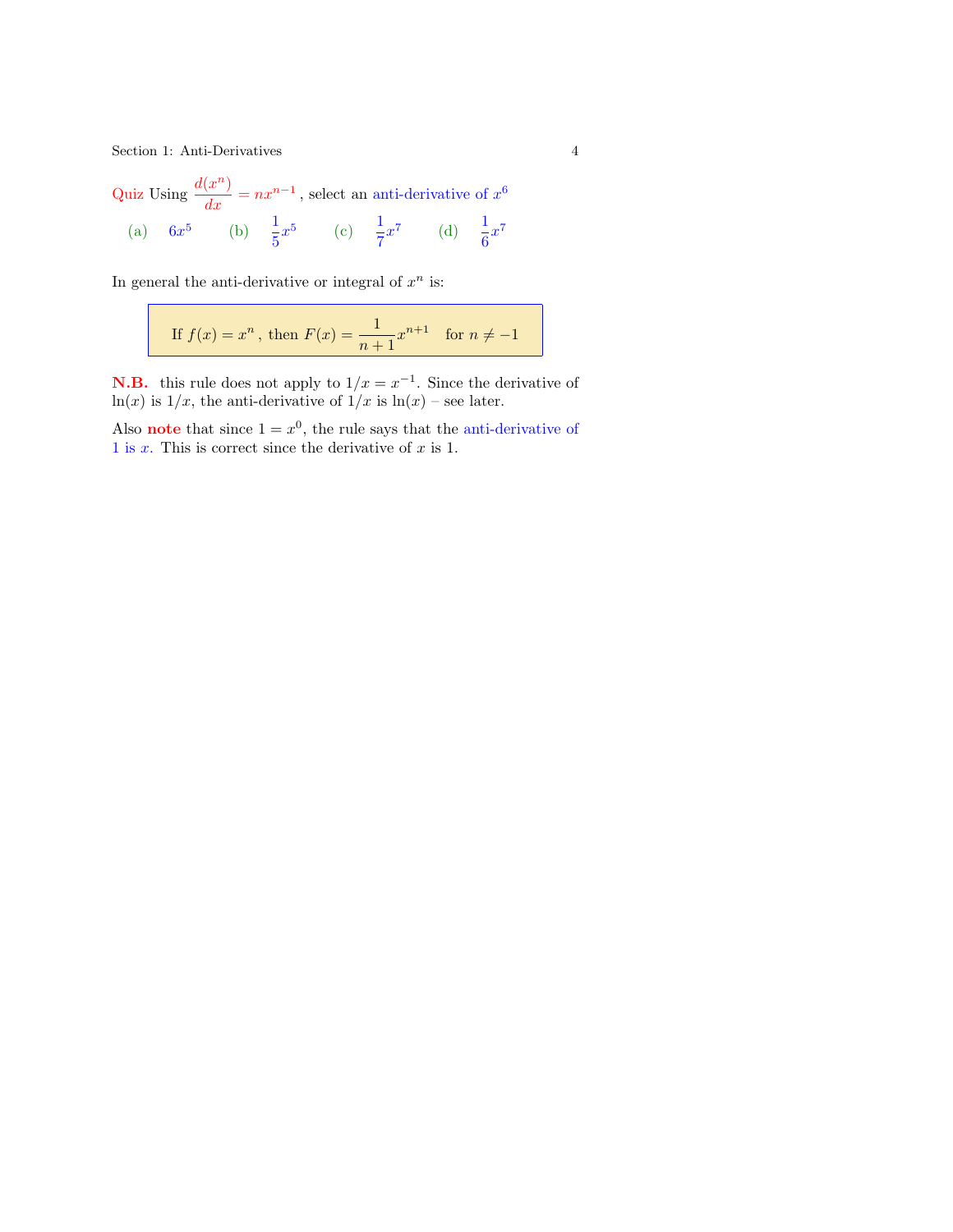<span id="page-4-0"></span>Section 1: Anti-Derivatives 5

We will now introduce two important properties of integrals, which follow from the corresponding rules for derivatives.

If a is any constant and  $F(x)$  is the anti-derivative of  $f(x)$ , then

$$
\frac{d}{dx}(aF(x)) = a\frac{d}{dx}F(x) = af(x).
$$

Thus

 $aF(x)$  is the anti-derivative of  $af(x)$ 

Quiz Use this property to select the general anti-derivative of  $3x^{\frac{1}{2}}$ from the choices below.

(a)  $2x^{\frac{3}{2}} + C$  (b)  $\frac{3}{2}x^{-\frac{1}{2}} + C$  (c)  $\frac{9}{2}x^{\frac{3}{2}} + C$  (d)  $6\sqrt{x} + C$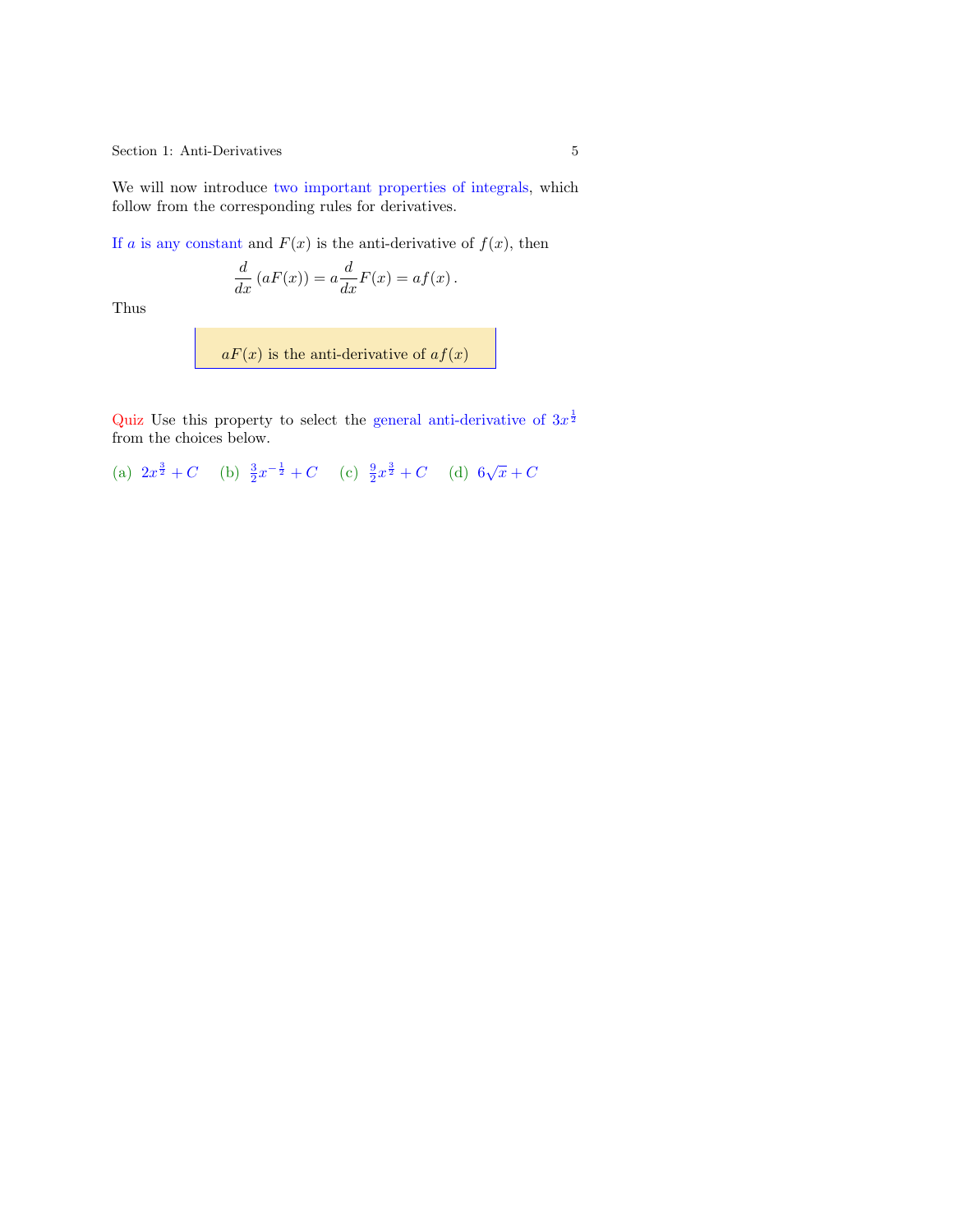Section 1: Anti-Derivatives 6

If 
$$
\frac{dF}{dx} = f(x)
$$
 and  $\frac{dG}{dx} = g(x)$ , from the sum rule of differentiation  

$$
\frac{d}{dx}(F+G) = \frac{d}{dx}F + \frac{d}{dx}G = f(x) + g(x).
$$

(See the package on the product and quotient rules.) This leads to the sum rule for integration:

If  $F(x)$  is the anti-derivative of  $f(x)$  and  $G(x)$  is the anti-derivative of  $g(x)$ , then  $F(x) + G(x)$  is the anti-derivative of  $f(x) + g(x)$ .

Only one arbitrary constant  $C$  is needed in the anti-derivative of the sum of two (or more) functions.

Quiz Use this property to find the general anti-derivative of  $3x^2 - 2x^3$ .

(a) C (b) 
$$
x^3 - \frac{1}{2}x^4 + C
$$
 (c)  $\frac{3}{2}x^3 - \frac{2}{3}x^4 + C$  (d)  $x^3 + \frac{2}{3}x + C$ 

We now introduce the integral notation to represent anti-derivatives.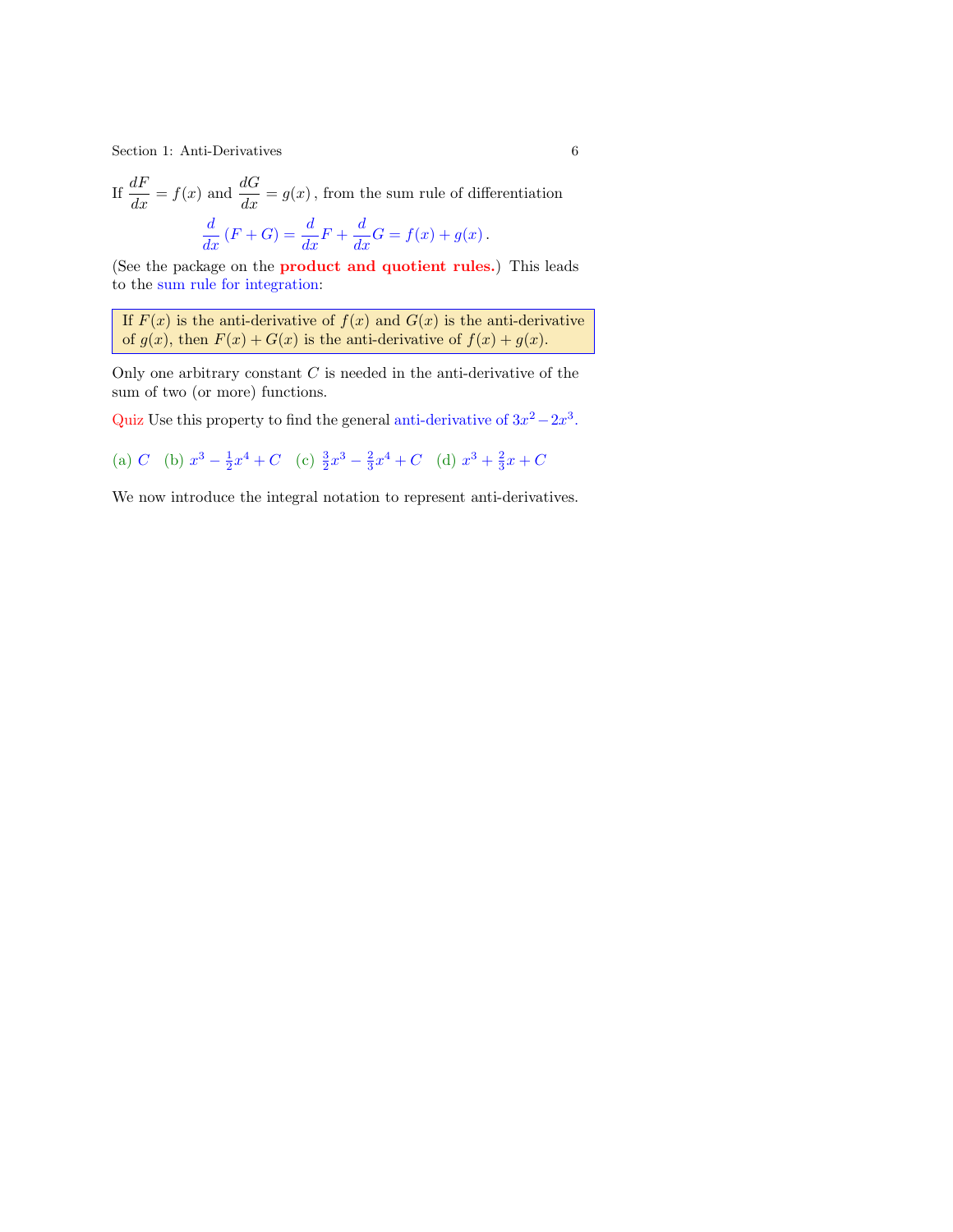## 2. Indefinite Integral Notation

The notation for an anti-derivative or indefinite integral is:

if 
$$
\frac{dF}{dx} = f(x)
$$
, then  $\int f(x) dx = F(x) + C$ 

Here  $\int$  is called the integral sign, while dx is called the measure and C is called the integration constant. We read this as "the integral of f of x with respect to x" or "the integral of f of x  $dx$ ".

In other words  $\int f(x) dx$  means the general anti-derivative of  $f(x)$ including an integration constant.

**Example 2** To calculate the integral  $\int x^4 dx$ , we recall that the antiderivative of  $x^n$  for  $n \neq -1$  is  $x^{n+1}/(n+1)$ . Here  $n = 4$ , so we have

$$
\int x^4 dx = \frac{x^{4+1}}{4+1} + C = \frac{x^5}{5} + C
$$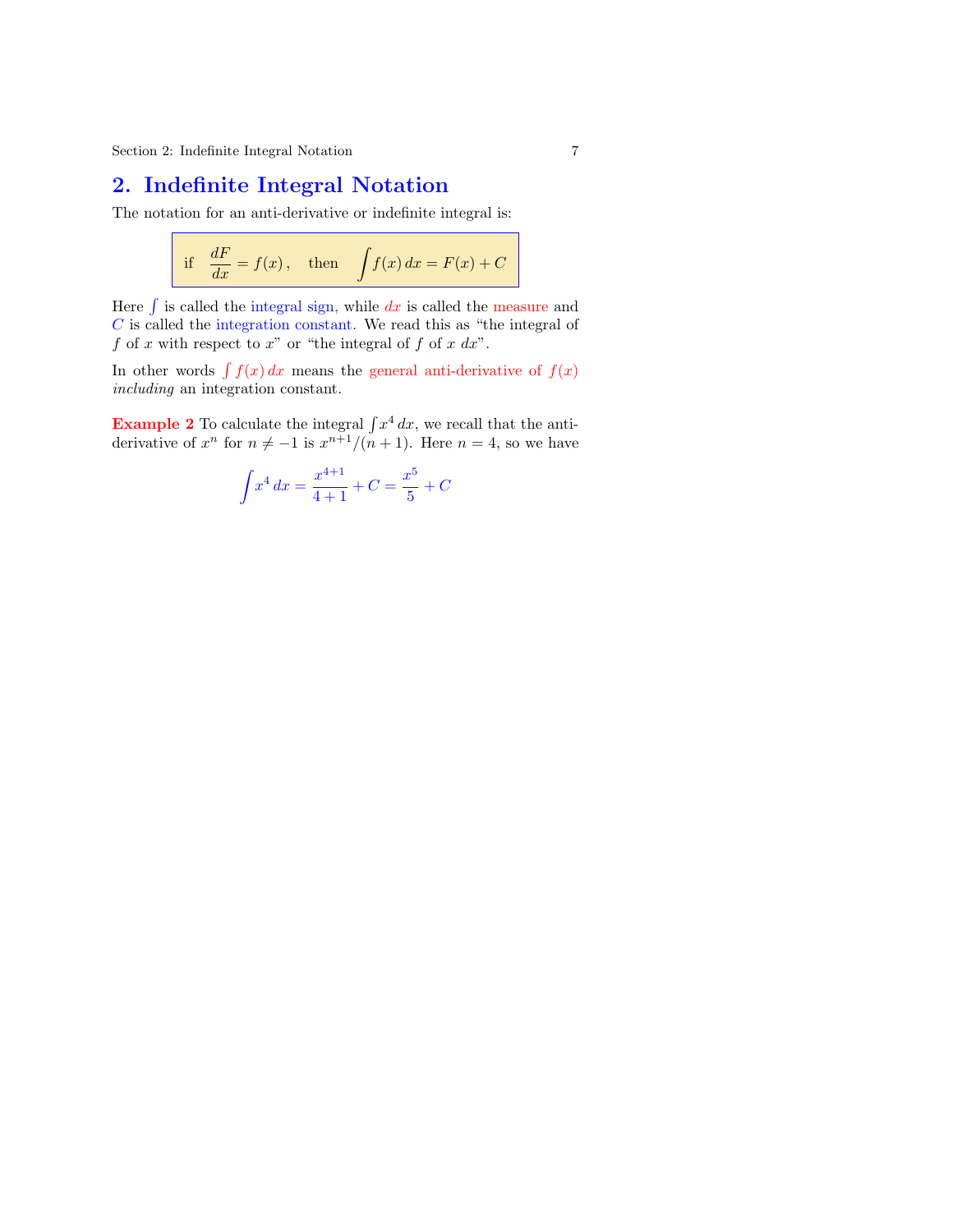<span id="page-7-0"></span>Quiz Select the correct result for the indefinite integral  $\int \frac{1}{\sqrt{x}} dx$ 

(a) 
$$
-\frac{1}{2}x^{-\frac{3}{2}} + C
$$
 (b)  $2\sqrt{x} + C$  (c)  $\frac{1}{2}x^{\frac{1}{2}} + C$  (d)  $\frac{2}{\sqrt{x^2}} + C$ 

The previous rules for anti-derivatives may be expressed in integral notation as follows.

The integral of a function multiplied by any constant  $\boldsymbol{a}$  is:

$$
\int af(x)dx = a \int f(x)dx
$$

The sum rule for integration states that:

$$
\int (f(x) + g(x))dx = \int f(x)dx + \int g(x)dx
$$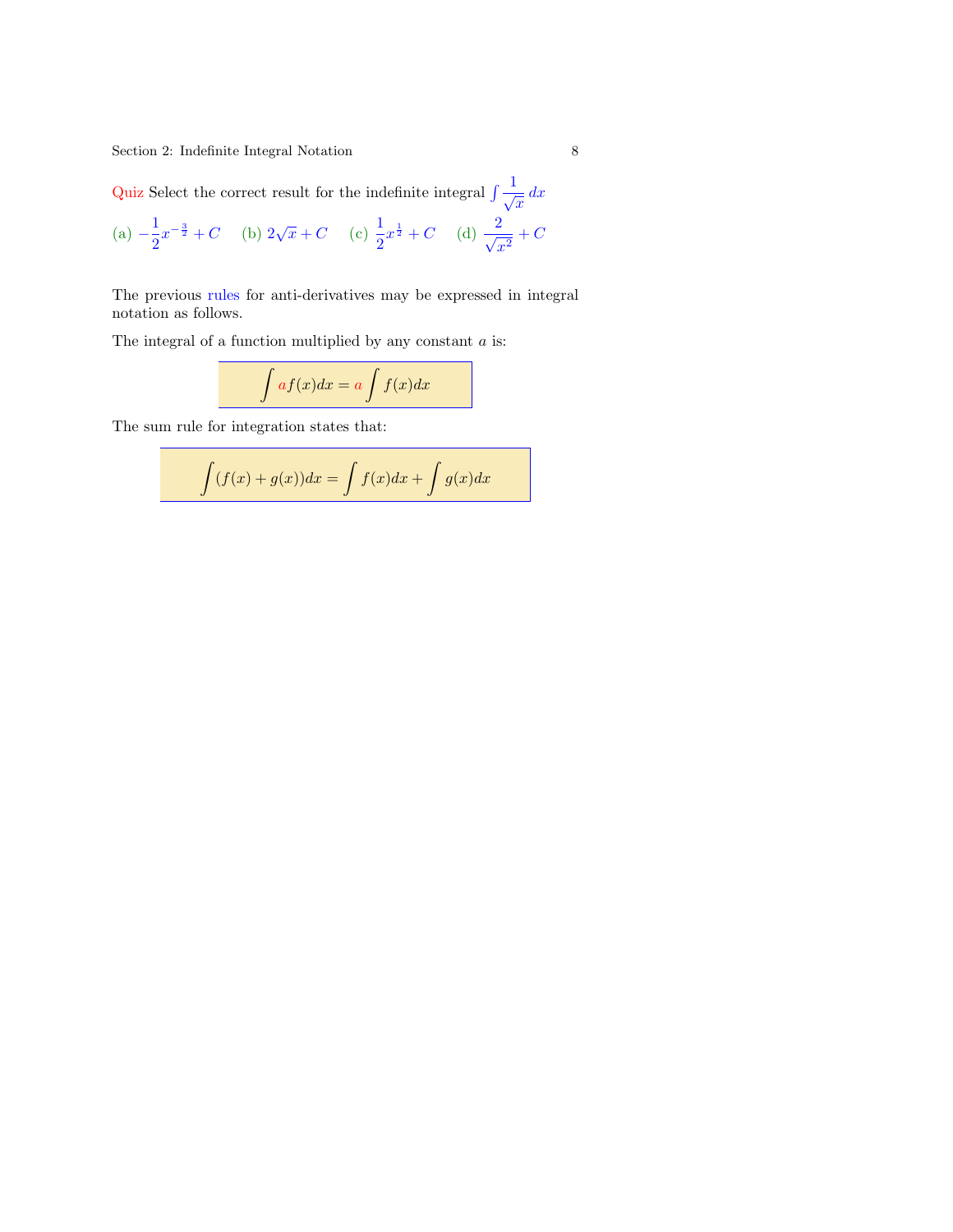<span id="page-8-0"></span>To be able to integrate a greater number of functions, it is convenient first to recall the derivatives of some simple functions:

| $\boldsymbol{y}$ | sin(ax)     | cos(ax)      | $e^{ax}$   | $\ln(x)$         |  |  |
|------------------|-------------|--------------|------------|------------------|--|--|
| $\frac{dy}{dx}$  | $a\cos(ax)$ | $-a\sin(ax)$ | $a e^{ax}$ | $\boldsymbol{x}$ |  |  |

EXERCISE 1. From the above table of derivatives calculate the indefinite integrals of the following functions: (click on the green letters for the solutions)

- (a)  $\sin(ax)$ , (b)  $\cos(ax)$ ,
- $(c)$   $e^{ax}$ ,  $(d)$   $\frac{1}{x}$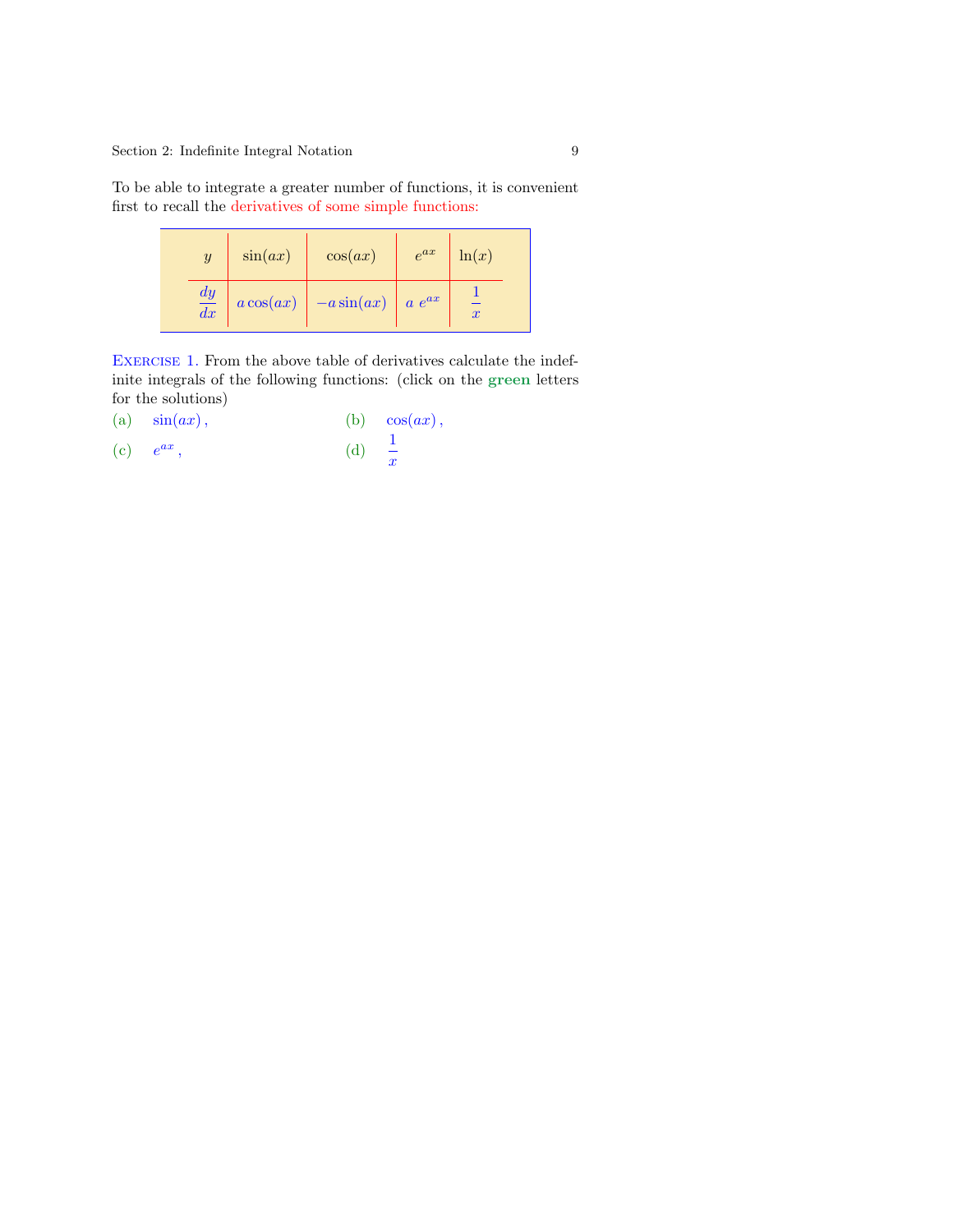<span id="page-9-0"></span>These results give the following table of indefinite integrals (the integration constants are omitted for reasons of space):

| y(x)          | $x^n$ $(n \neq -1)$    | $\sin(ax)$             | cos(ax)               | $e^{ax}$              | $\boldsymbol{x}$ |
|---------------|------------------------|------------------------|-----------------------|-----------------------|------------------|
| $\int y(x)dx$ | $\frac{1}{n+1}x^{n+1}$ | $-\frac{1}{a}\cos(ax)$ | $\frac{1}{a}\sin(ax)$ | $\int_{a}^{1} e^{ax}$ | $\ln(x)$         |

EXERCISE 2. From the above table, calculate the following integrals: (click on the green letters for the solutions)

- (a)  $\int x^7 dx$ , (b)  $\int 2\sin(3x) dx$ ,
- (c)  $\int 4\cos(2x) dx$ , (d)  $\int 15 e^{-5s} ds$ ,
- (e)  $\int \frac{3}{w} dw$ , (f)  $\int (e^s + e^{-s}) ds$ .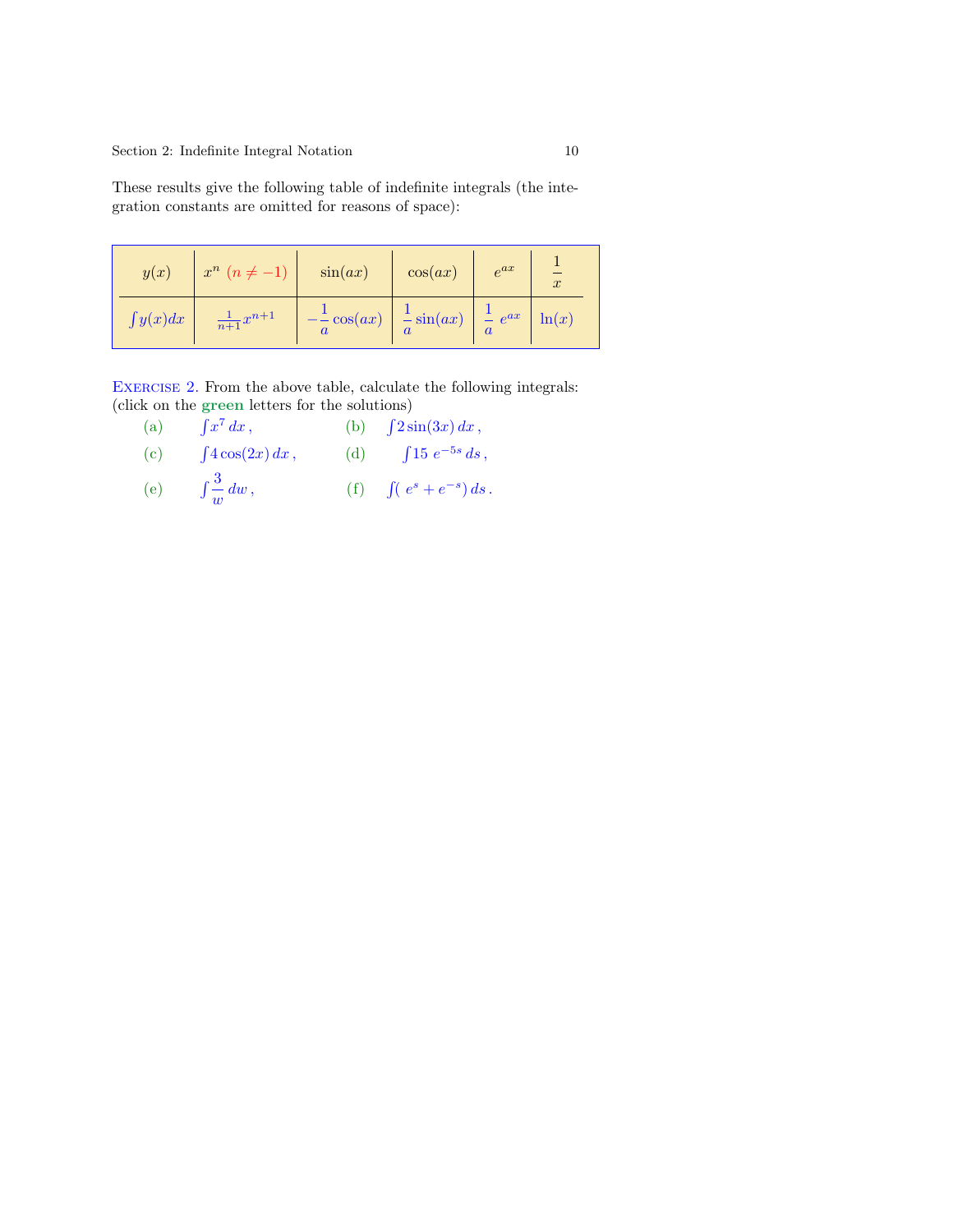<span id="page-10-1"></span><span id="page-10-0"></span>Quiz Select the indefinite integral of  $4\sin(5x) + 5\cos(3x)$ .

(a)  $20\cos(5x) - 15\sin(3x) + C$  (b)  $4\sin(\frac{5x^2}{2})$  $(\frac{x^2}{2})+5\cos(\frac{3x^2}{2})$  $\frac{x^2}{2})+C$ (c)  $-\frac{2}{3}\cos(5x) + \frac{5}{4}\sin(3x) + C$  (d)  $-\frac{4}{5}\cos(5x) + \frac{5}{3}\sin(3x) + C$ 

EXERCISE 3. It may [be sh](#page-25-0)own that

$$
\frac{d}{dx}\left[x(\ln(x)-1)\right] = \ln(x).
$$

(See the package on the product and quotient rules of differentiation.) From this result and the properties reviewed in the package on logarithms calculate the following integrals: (click on the green letters for the solutions)

- $(a)$  $\int \ln(x) dx$ , (b)  $\int$ ln(2x) dx,
- $(c)$  $\ln(x^3) dx$ , (d)  $\int$  $ln(3x^2) dx$ .

**Hint** expressions like  $\ln(2)$  are constants!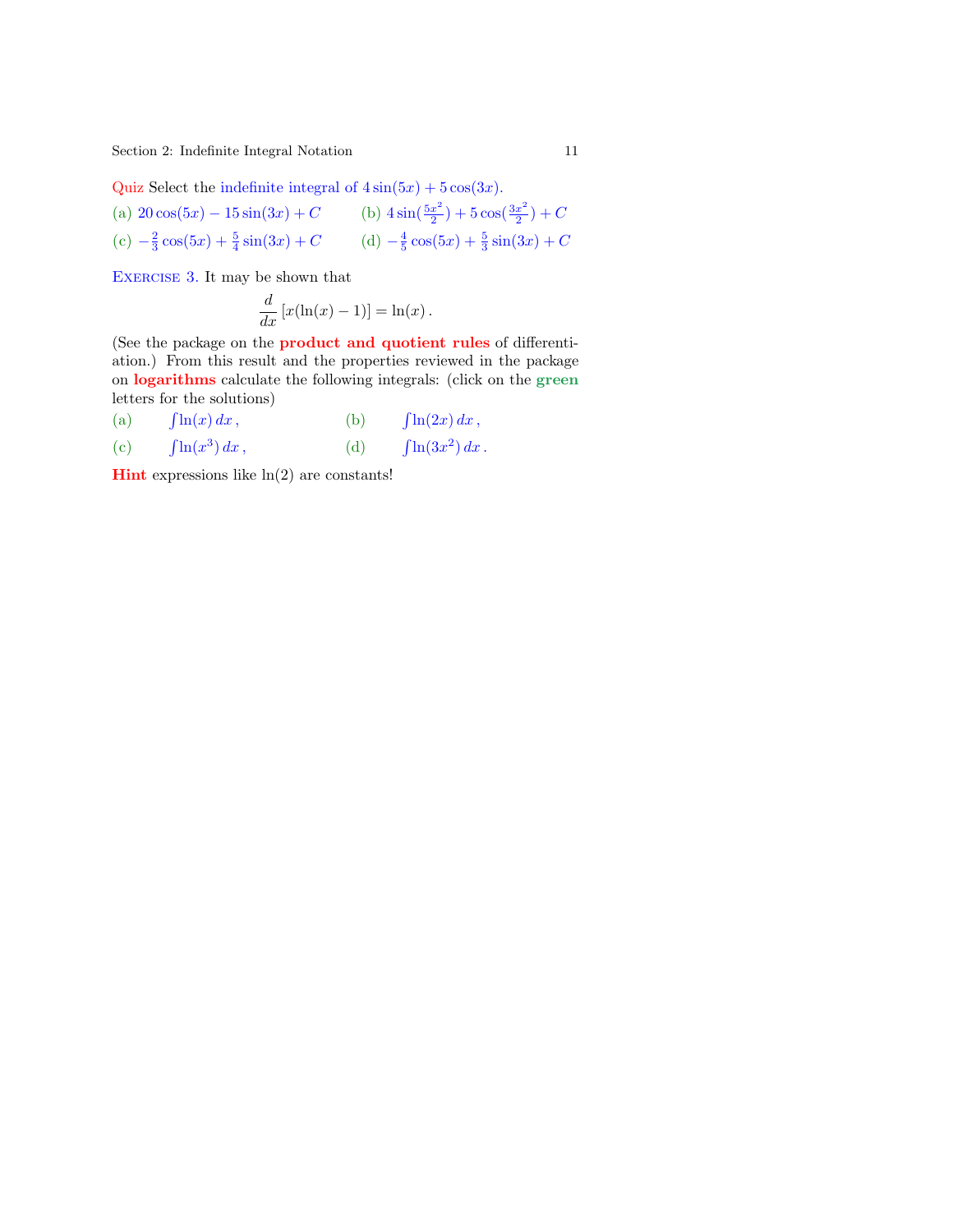### 3. Fixing Integration Constants

Example 3 Consider a rocket whose velocity in metres per second at time t seconds after launch is  $v = bt^2$  where  $b = 3 \,\text{ms}^{-3}$ . If at time  $t = 2$  s the rocket is at a position  $x = 30$  m away from the launch position, we can calculate its position at time ts as follows.

Velocity is the derivative of position with respect to time:  $v = \frac{dx}{dt}$ , so it follows that x is the integral of  $v (= bt^2 \text{ ms}^{-1})$ :

$$
x = \int 3t^2 dt = 3 \times \frac{1}{3}t^3 + C = t^3 + C
$$

The information that  $x = 30$  m at  $t = 2$  s, can be substituted into the above equation to find the value of C:

$$
30 = 23 + C
$$
  
\n
$$
30 = 8 + C
$$
  
\n*i.e.*, 22 = C.

Thus at time ts, the rocket is at  $x = t^3 + 22$  m from the launch site.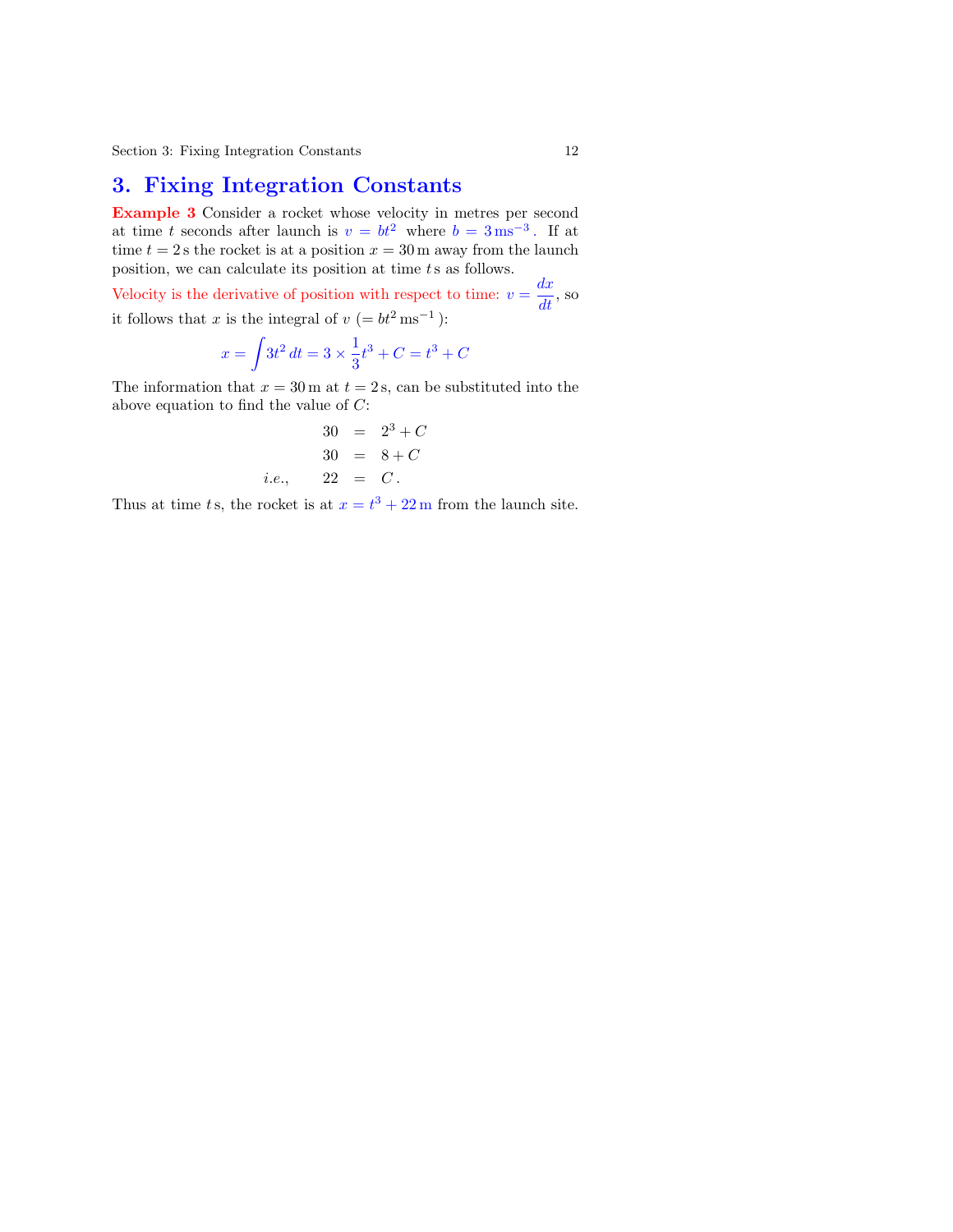<span id="page-12-0"></span>Section 3: Fixing Integration Constants 13

Quiz If  $y = \int 3x \, dx$  and at  $x = 2$ , it is measured that  $y = 4$ , calculate the integration constant.

(a)  $C = 2$  (b)  $C = 4$  (c)  $C = -2$  (d)  $C = 10$ 

Quiz Find the position of an object at time  $t = 4$  s if its velocity is  $v = \alpha t + \beta \,\text{ms}^{-1}$  for  $\alpha = 2 \,\text{ms}^{-2}$  and  $\beta = 1 \,\text{ms}^{-1}$  and its position at  $t = 1$  s was  $x = 2$  m.

(a)  $12 \text{ m}$  (b)  $24 \text{ m}$  (c)  $0 \text{ m}$  (d)  $20 \text{ m}$ 

Quiz Acceleration  $a$  is the rate of change of velocity  $v$  with respect to time t, i.e.,  $a = \frac{dv}{dt}$ .

If a ball is thrown upwards on the Earth, its acceleration is constant and approximately  $a = -10 \,\mathrm{m\,s^{-2}}$ . If its initial velocity was  $3 \,\mathrm{m\,s^{-1}}$ , when does the ball stop moving upwards (i.e., at what time is its velocity zero)?

(a)  $0.3 s$  (b) 1s (c)  $0.7 s$  (d)  $0.5 s$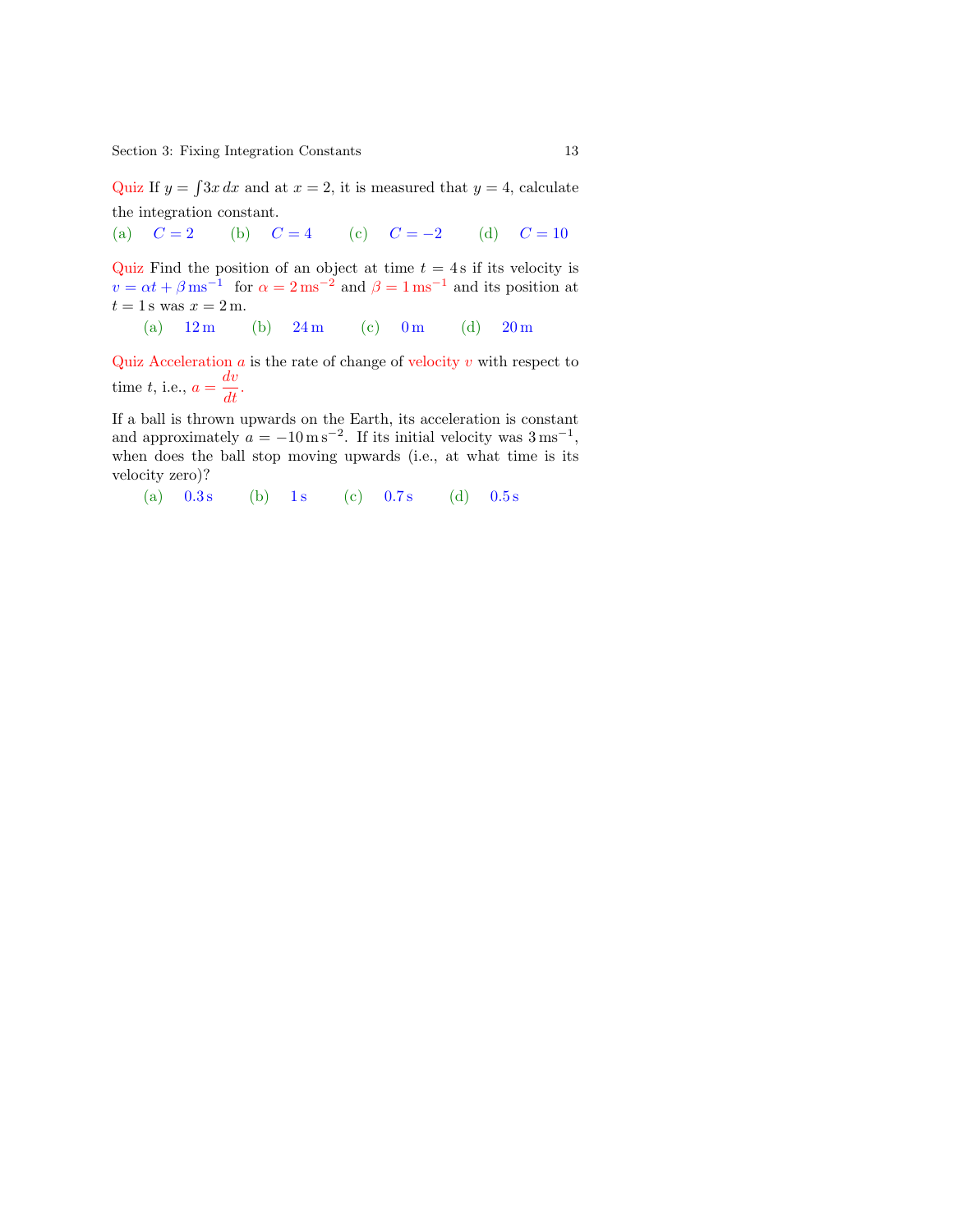Section 4: Final Quiz 14

#### 4. Final Quiz

Begin Quiz Choose the solutions from the options given.

- 1. Which of the following is an anti-derivative with respect to  $x$  of  $f(x) = 2 \cos(3x)$ ?
	- (a)  $2x \cos(3x)$  (b)  $-6 \sin(3x)$  (c)  $\frac{2}{3} \sin(3x)$  (d)  $\frac{2}{3} \sin(\frac{3}{2}x^2)$
- 2. What is the integral with respect to x of  $f(x) = 11 \exp(10x)$ ?
	- (a)  $\frac{11}{10}$  $\exp(10x) + C$  (b)  $11 \exp(5x^2) + C$ (c)  $\exp(11x) + C$  (d)  $110 \exp(10x) + C$
- **3.** If the speed of an object is given by  $v = bt^{-\frac{1}{2}} \text{ ms}^{-1}$  for  $b = 1 \text{ ms}^{-\frac{1}{2}}$ , what is its position x at time  $t = 9$  s if the object was at  $x = 3$  m at  $t = 1$  s?

(a)  $x = 7$  m (b)  $x = 11$  m (c)  $x = 4$  m (d)  $x = 0$  m End Quiz Score: Correct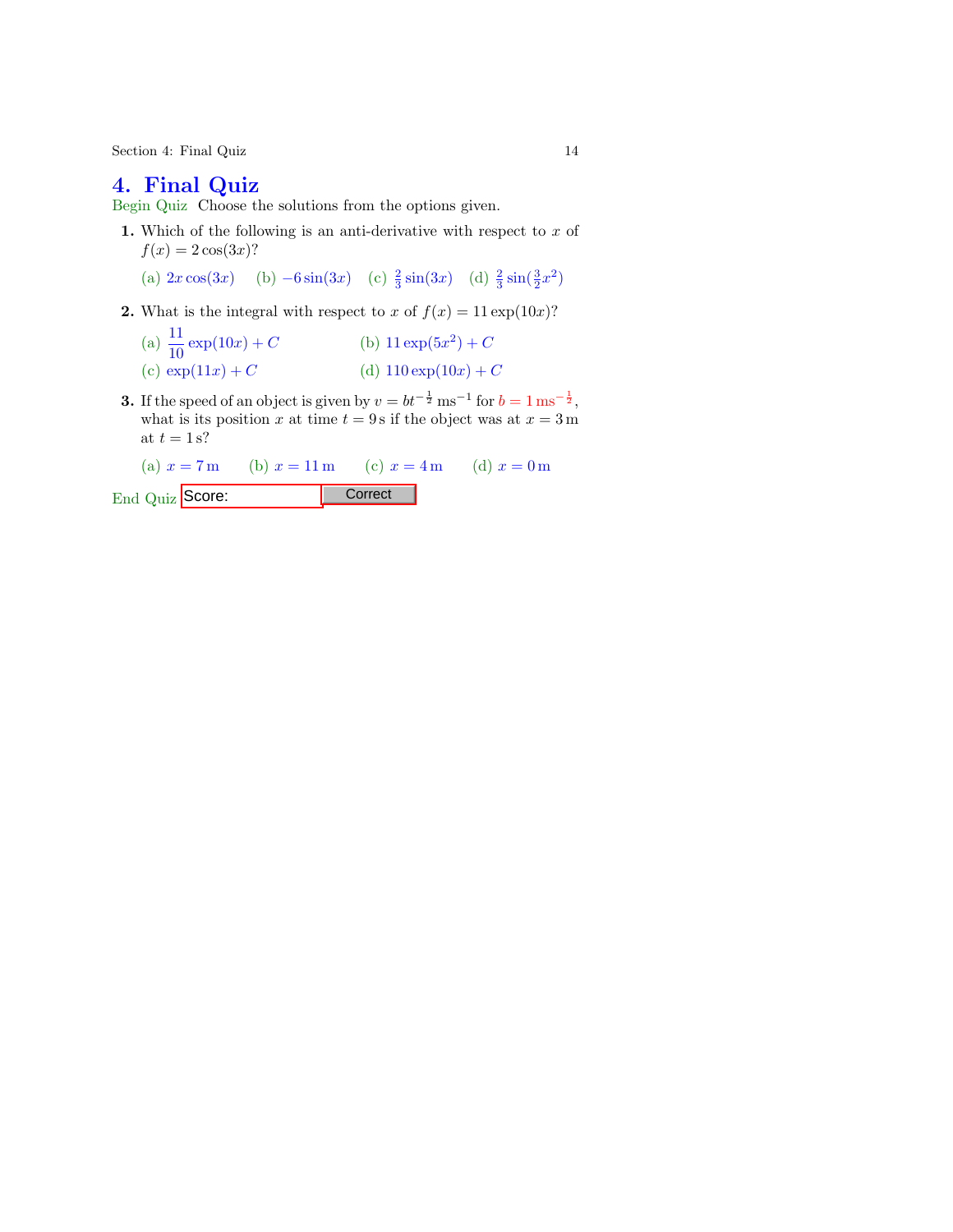#### Solutions to Exercises

**Exercise 1(a)** To calculate the indefinite integral  $\int \sin(ax) dx$  let us use the table of derivatives to find the function whose derivative is  $\sin(ax)$ .

From the table one can see that if  $y = \cos(ax)$ , then its derivative with respect to  $x$  is

$$
\frac{d}{dx}(\cos(ax)) = -a\sin(ax), \text{ so } \frac{d}{dx}\left(-\frac{1}{a}\cos(ax)\right) = \sin(ax).
$$

Thus one can conclude

$$
\int \sin(ax) \, dx = -\frac{1}{a} \cos(ax) + C \, .
$$

Click on the green square to return

$$
\Box
$$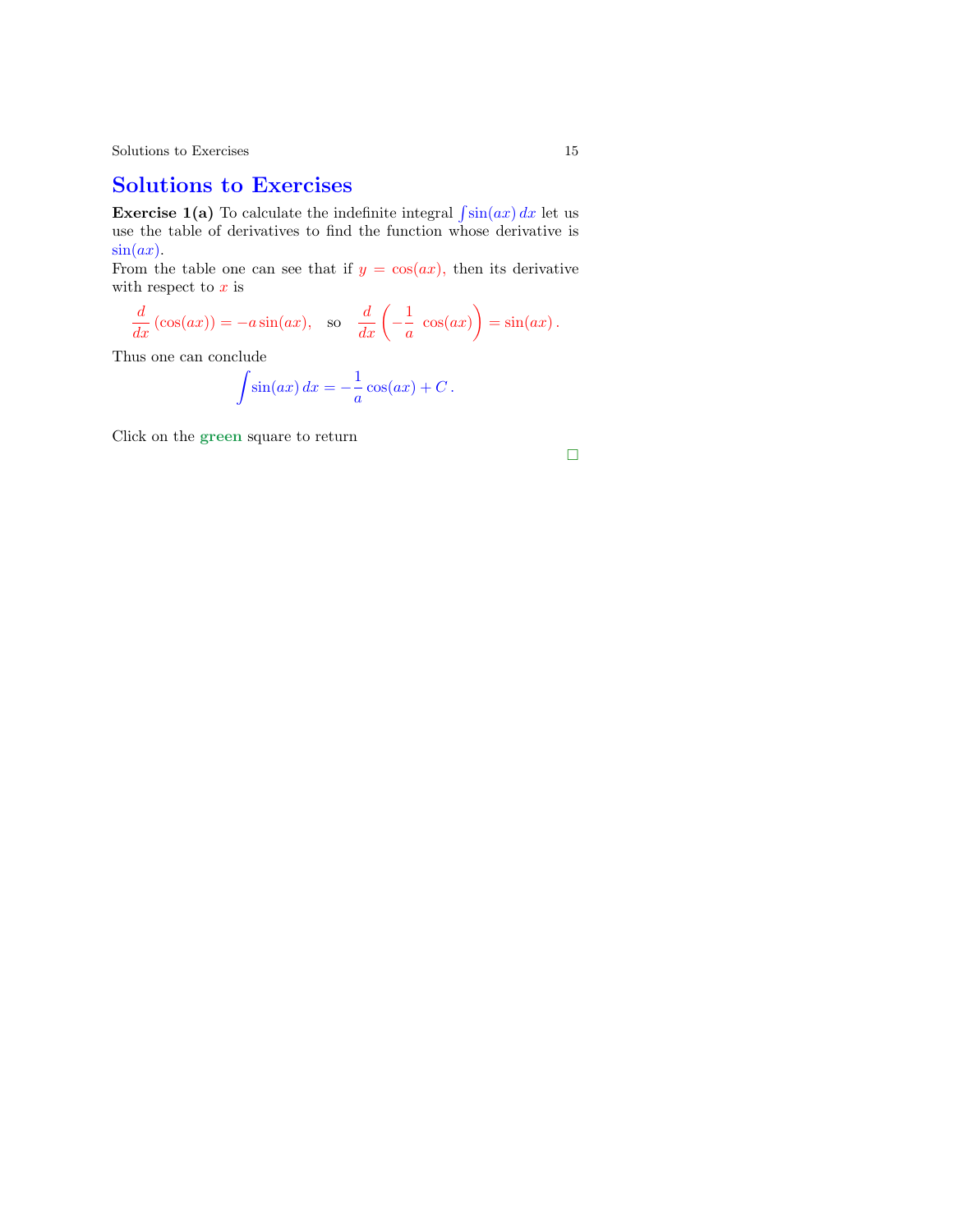Exercise 1(b) We have to find the indefinite integral of  $cos(ax)$ . From the table of derivatives we have

$$
\frac{d}{dx}(\sin(ax)) = a\cos(ax), \text{ so } \frac{d}{dx}\left(\frac{1}{a}\sin(ax)\right) = \cos(ax).
$$
\n
$$
\text{implies}
$$

This implies

$$
\int \cos(ax) \, dx = \frac{1}{a} \sin(ax) + C \, .
$$

Click on the green square to return

 $\Box$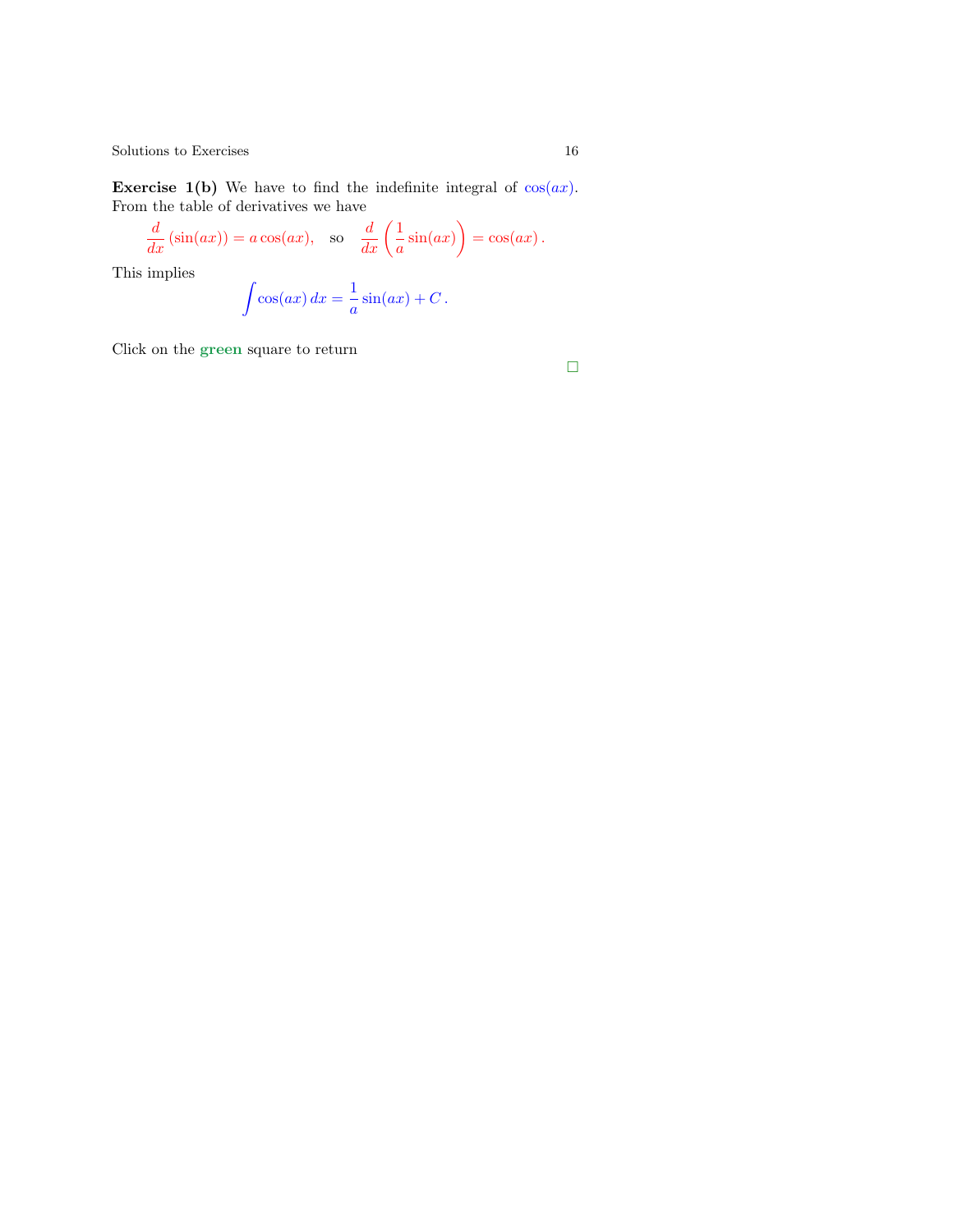**Exercise 1(c)** We have to find the integral of  $e^{ax}$ . From the table of derivatives

$$
\frac{d}{dx}(e^{ax}) = a e^{ax}, \text{ so } \frac{d}{dx}\left(\frac{1}{a}e^{ax}\right) = e^{ax}.
$$

Thus the indefinite integral of  $e^{ax}$  is

$$
\int e^{ax} dx = \frac{1}{a} e^{ax} + C.
$$

Click on the green square to return  $\hfill \square$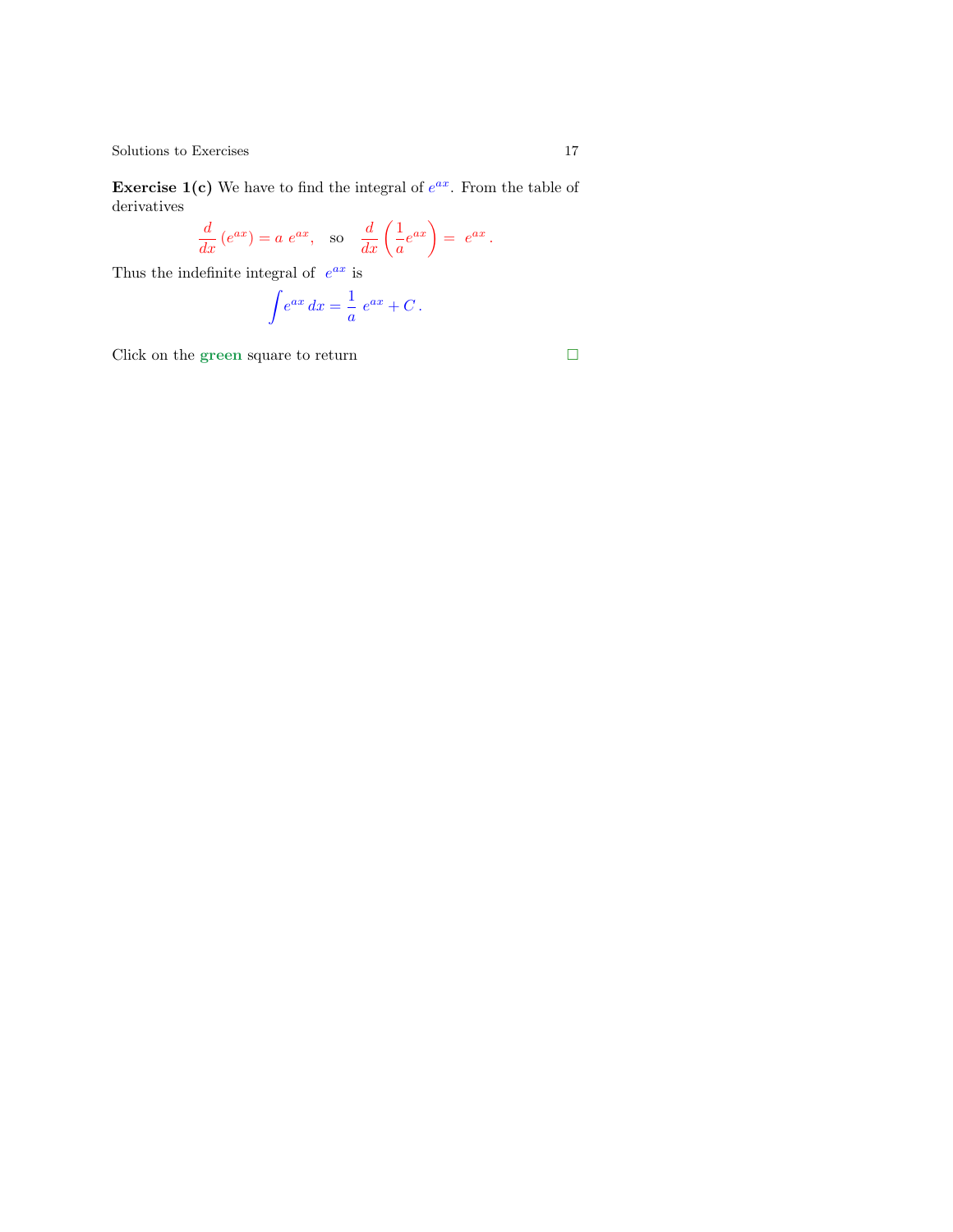<span id="page-17-0"></span>**Exercise 1(d)** We need to find the function whose derivative is  $\frac{1}{x}$ . From the tabl[e o](#page-8-0)f derivatives we see that the derivative of  $\ln(x)$  with respect to  $x$  is

 $\frac{d}{dx}(\ln(x)) = \frac{1}{x}.$ 

This implies that

$$
\int \frac{1}{x} dx = \ln(x) + C.
$$

Click on the green square to return  $\Box$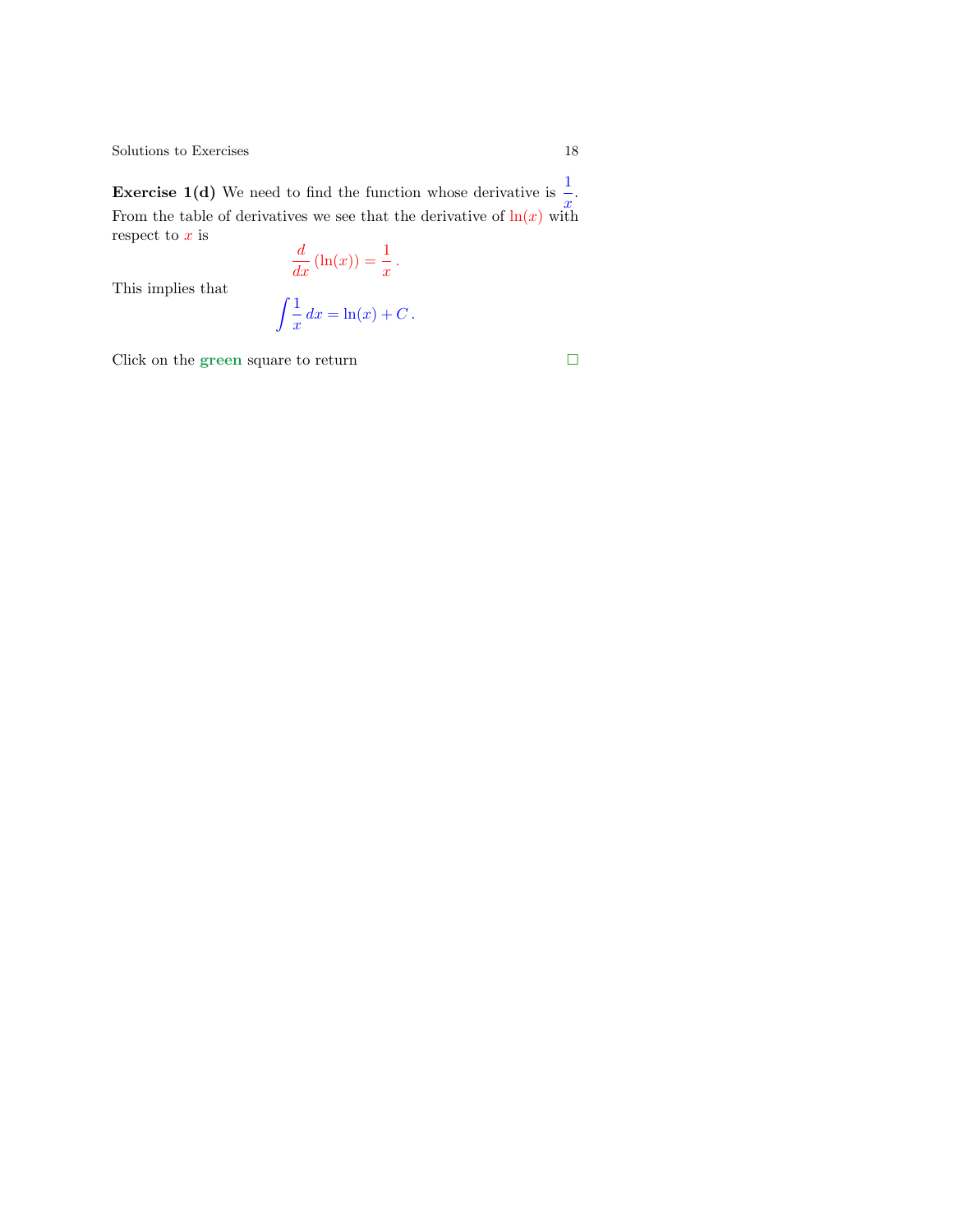**Exercise 2(a)** We want to calculate  $\int x^7 dx$ . From the table of indefinite integrals, for any  $n \neq -1$ ,

 $\int x^n dx = \frac{1}{\sqrt{2\pi}}$  $\frac{1}{n+1}x^{n+1}$ . In the case of  $n = 7(\neq -1)$ ,

$$
\int x^7 dx = \frac{1}{7+1} \times x^{7+1} + C
$$
  
=  $\frac{1}{8}x^8 + C$ .

Checking this:

$$
\frac{d}{dx}\left(\frac{1}{8}x^{8}+C\right)=\frac{1}{8}\frac{d}{dx}x^{8}=\frac{1}{8}\times 8\ x^{7}=x^{7}\,.
$$

Click on the green square to return

$$
\Box
$$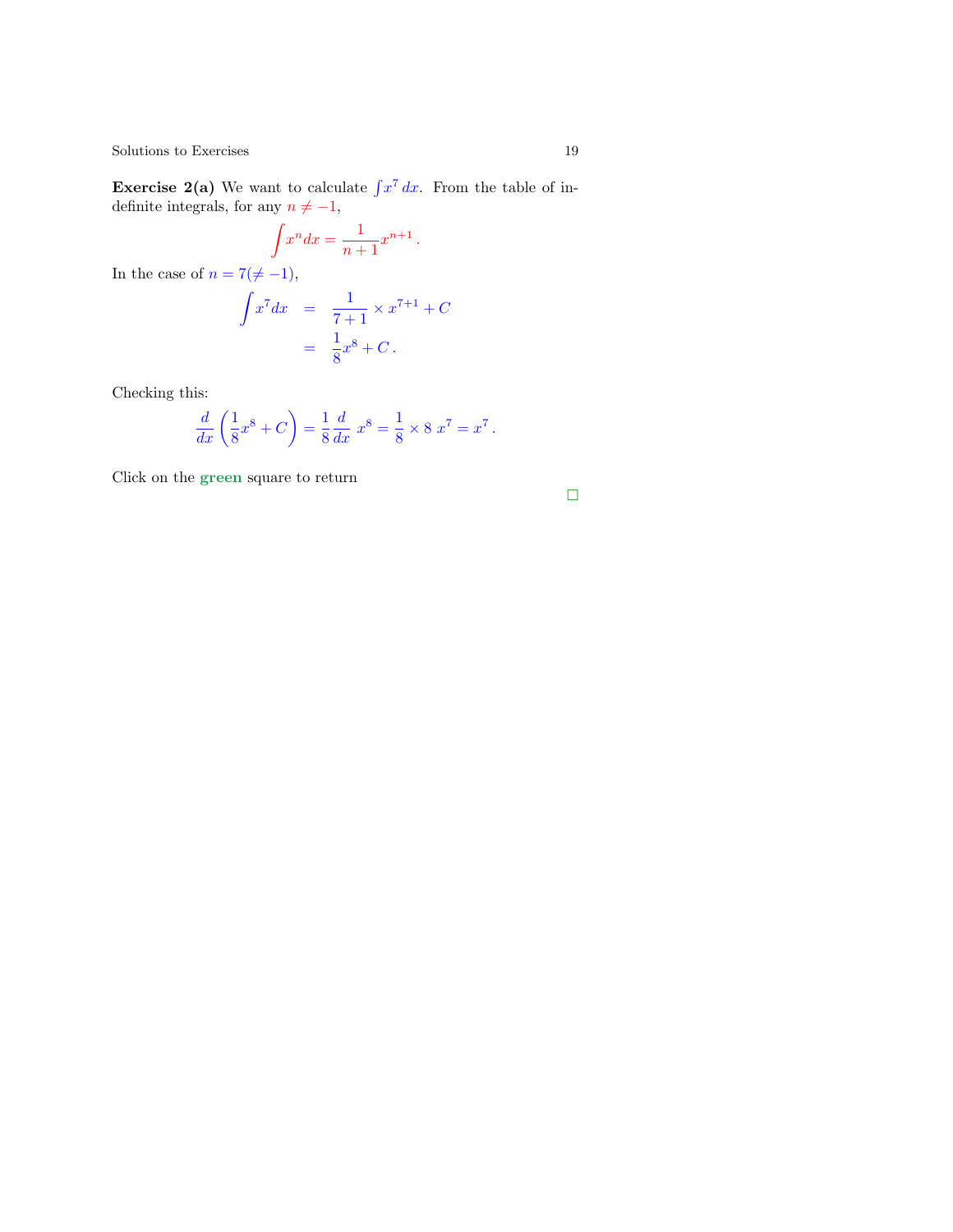**Exercise 2(b)** To calculate the integral  $\int 2\sin(3x) dx$  we use the formula  $\overline{a}$ 11

$$
\int \sin(ax)dx = -\frac{1}{a}\cos(ax).
$$

In our case  $a = 3$ . Thus we have

$$
\int 2\sin(3x)dx = 2\int \sin(3x)dx = 2 \times \left(-\frac{1}{3}\cos(3x)\right) + C
$$

$$
= -\frac{2}{3}\cos(3x) + C.
$$

Checking:

$$
\frac{d}{dx}\left(-\frac{2}{3}\cos(3x) + C\right) = -\frac{2}{3}\frac{d}{dx}\cos(3x) = -\frac{2}{3}\times(-3\sin(3x)) = 2\sin(3x).
$$

Click on the green square to return

$$
\Box
$$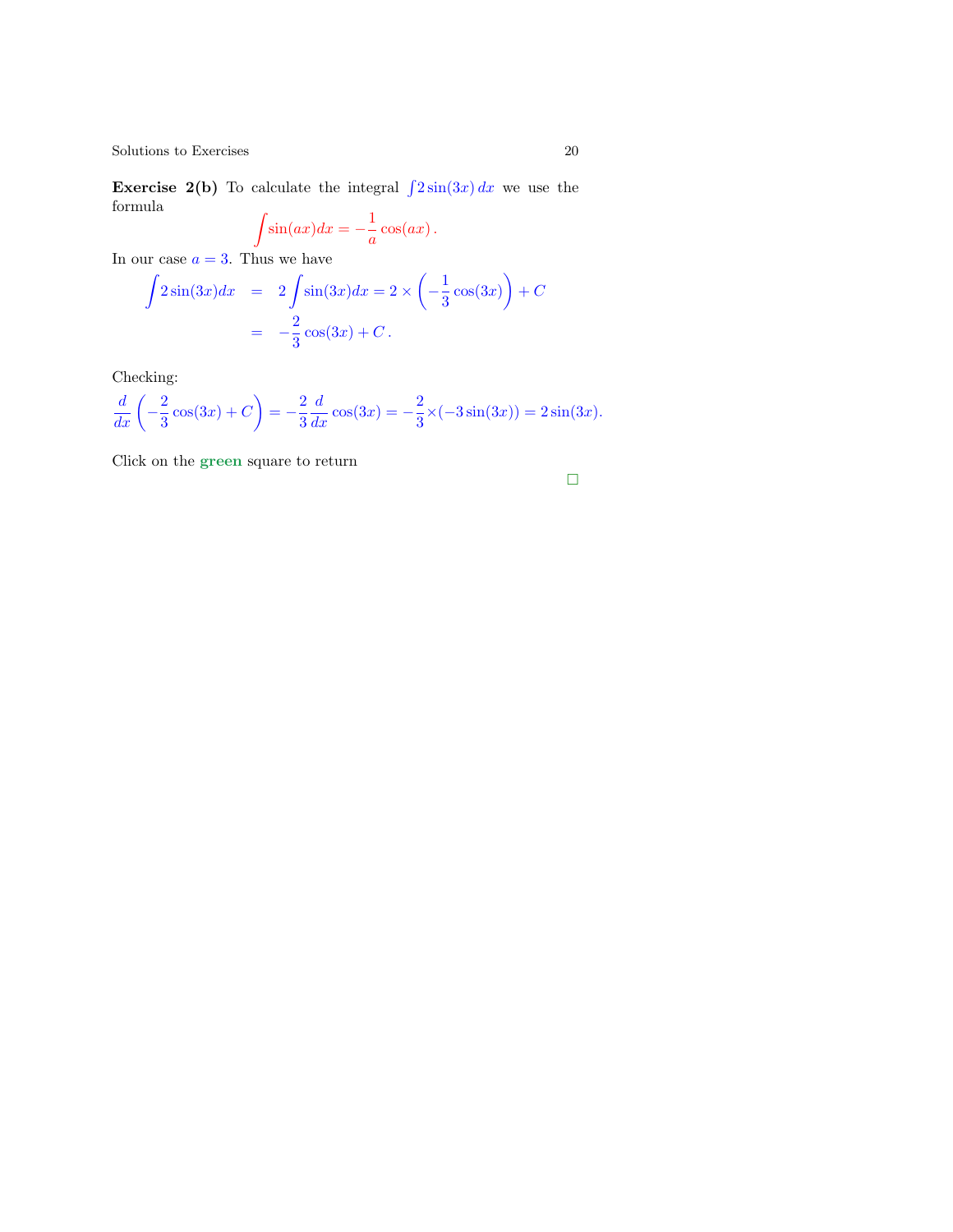**Exercise 2(c)** To calculate the integral  $\int 4 \cos(2x) dx$  we use the formula  $\overline{a}$ 1

$$
\int \cos(ax)dx = \frac{1}{a}\sin(ax),
$$

with  $a = 2$ . This yields

Z

$$
4\cos(2x)dx = 4\int \cos(2x)dx
$$
  
=  $4 \times \left(\frac{1}{2}\sin(2x)\right)$   
=  $2\sin(2x) + C$ .

It may be checked that

$$
\frac{d}{dx} (2\sin(2x) + C) = 2\frac{d}{dx}\sin(2x) = 2 \times (2\cos(2x)) = 4\cos(2x).
$$

Click on the green square to return

 $\Box$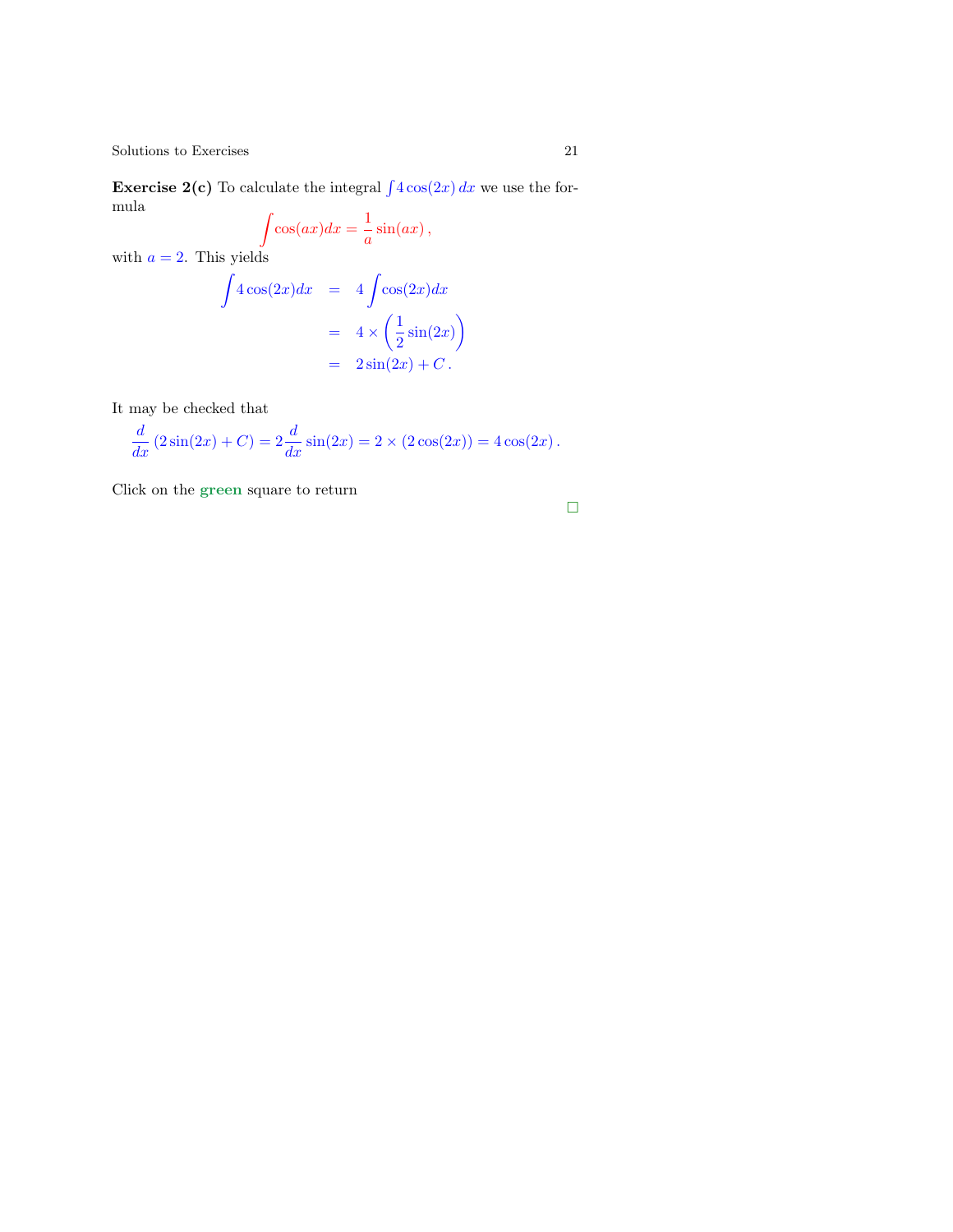<span id="page-21-0"></span>**Exercise 2(d)** To find the integral  $\int 15 e^{-5s} ds$  we use the formula

$$
\int e^{ax} dx = \frac{1}{a} e^{ax}
$$

with  $a = -5$ . This gives

$$
\int 15e^{-5s}ds = 15 \int e^{-5s}ds
$$
  
=  $15 \times \left(-\frac{1}{5}e^{-5s}\right)$   
=  $-3 e^{-5s} + C$ ,

and indeed

$$
\frac{d}{ds}(-3 e^{-5s} + C) = -3\frac{d}{ds}e^{-5s} = -3 \times (-5e^{-5s}) = 15e^{-5s}.
$$

Click on the green square to return

$$
\Box
$$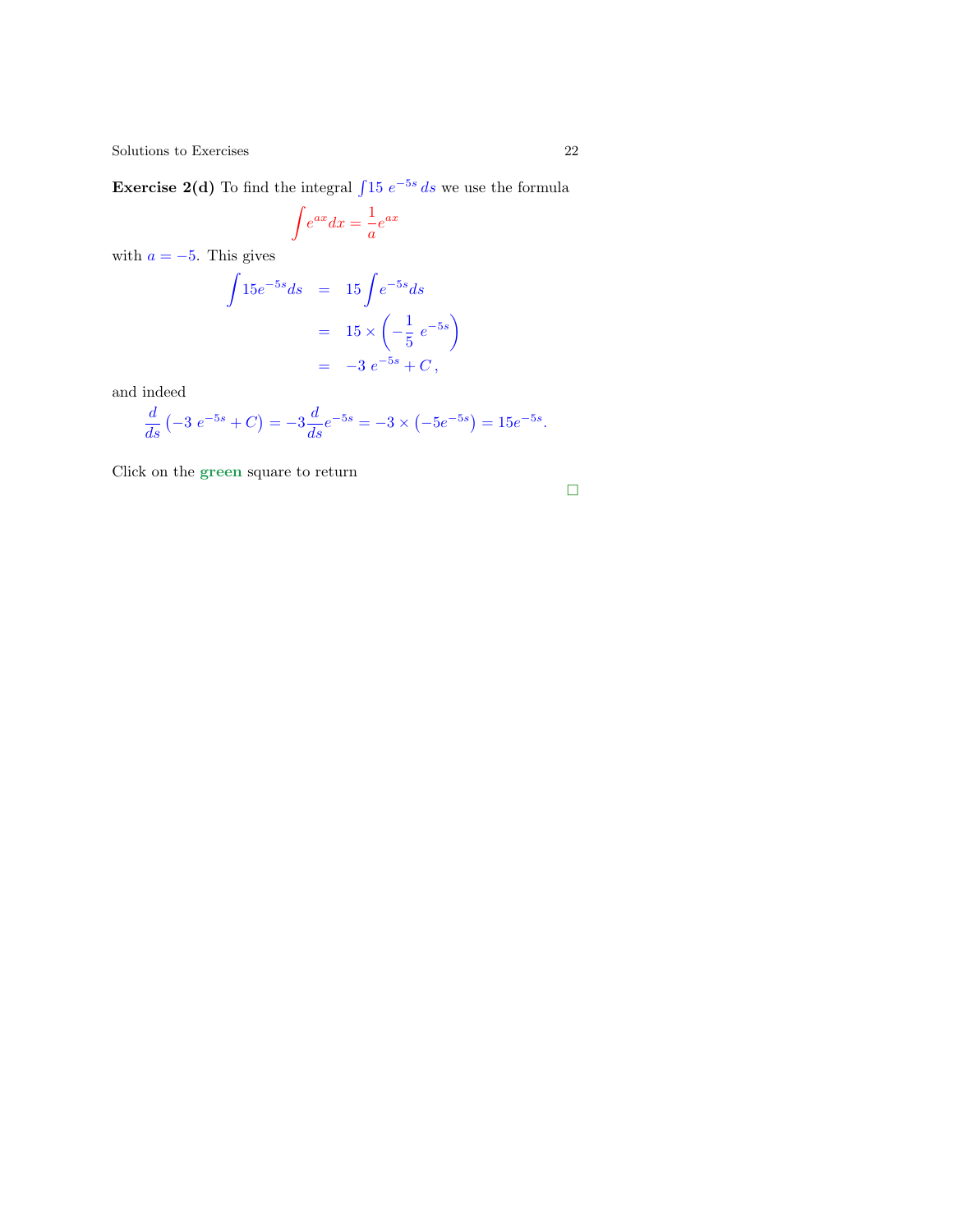**Exercise 2(e)** To find the integral  $\int \frac{3}{w} dw$  we use the formula

$$
\int \frac{1}{x} \, dx = \ln(x) \, .
$$

Thus we have

$$
\int \frac{3}{w} dw = \int 3 \times \frac{1}{w} dw = 3 \int \frac{1}{w} dw
$$
  
= 3 \ln(w) + C.

This can be checked as follows

$$
\frac{d}{dw} (3\ln(w) + C) = 3\frac{d}{dw} \ln(w) = 3 \times \frac{1}{w} = \frac{3}{w}.
$$

Click on the green square to return

$$
\Box
$$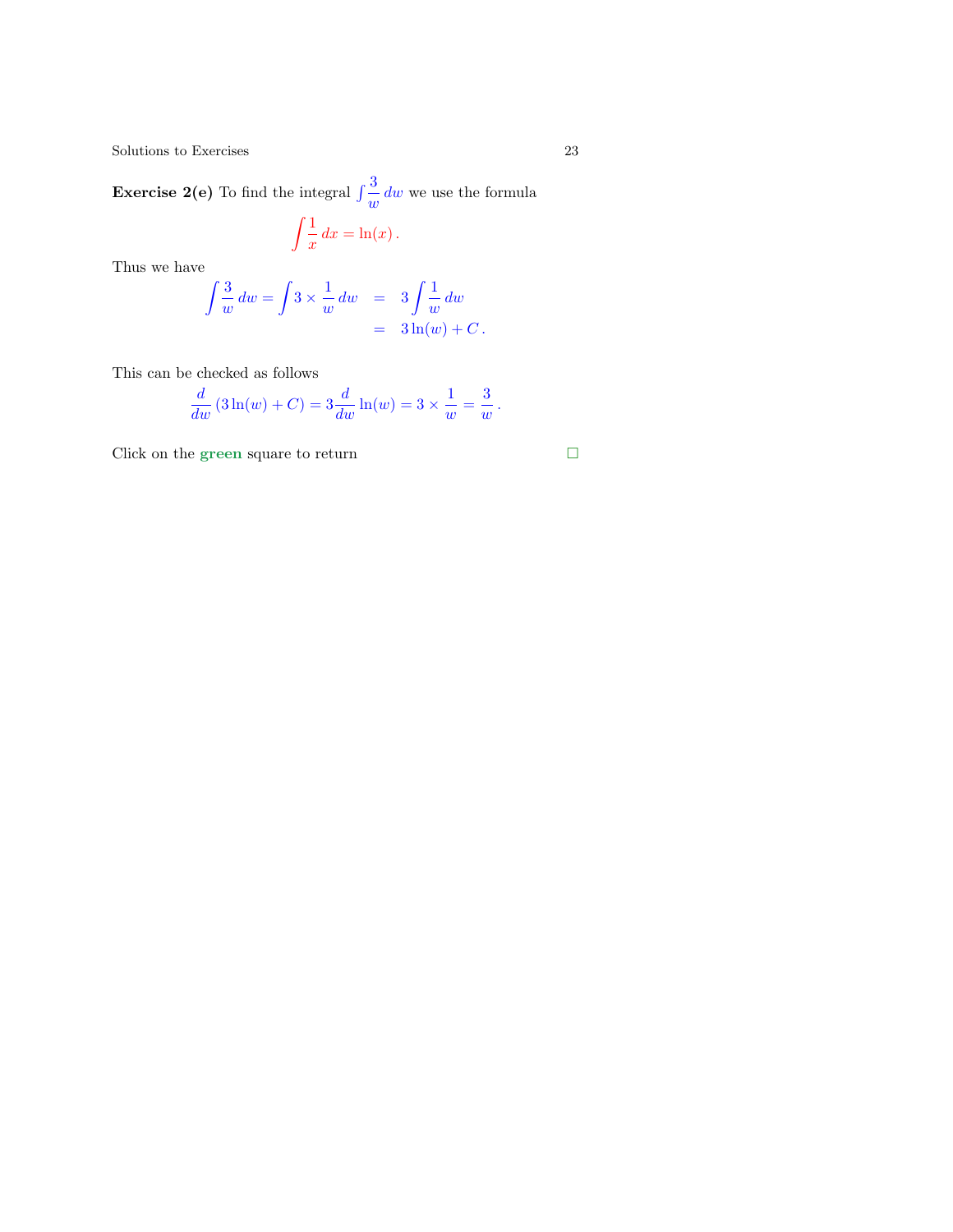**Exercise 2(f)** To find the integral  $\int (e^s + e^{-s}) ds$  we use the sum rule for integrals, rewriting it as the sum of two integrals

$$
\int (e^s + e^{-s}) ds = \int e^s ds + \int e^{-s} ds
$$

and then use

 $\int e^{ax} dx = \frac{1}{2}$  $\frac{1}{a}e^{ax}.$ 

Take  $a = 1$  in the first integral and  $a = -1$  in the second integral. This implies

$$
\int (e^s + e^{-s}) ds = \int e^s ds + \int e^{-s} ds
$$

$$
= e^s + \left(\frac{1}{-1}\right) e^{-s} + C
$$

$$
= e^s - e^{-s} + C.
$$

Click on the green square to return  $\hfill \Box$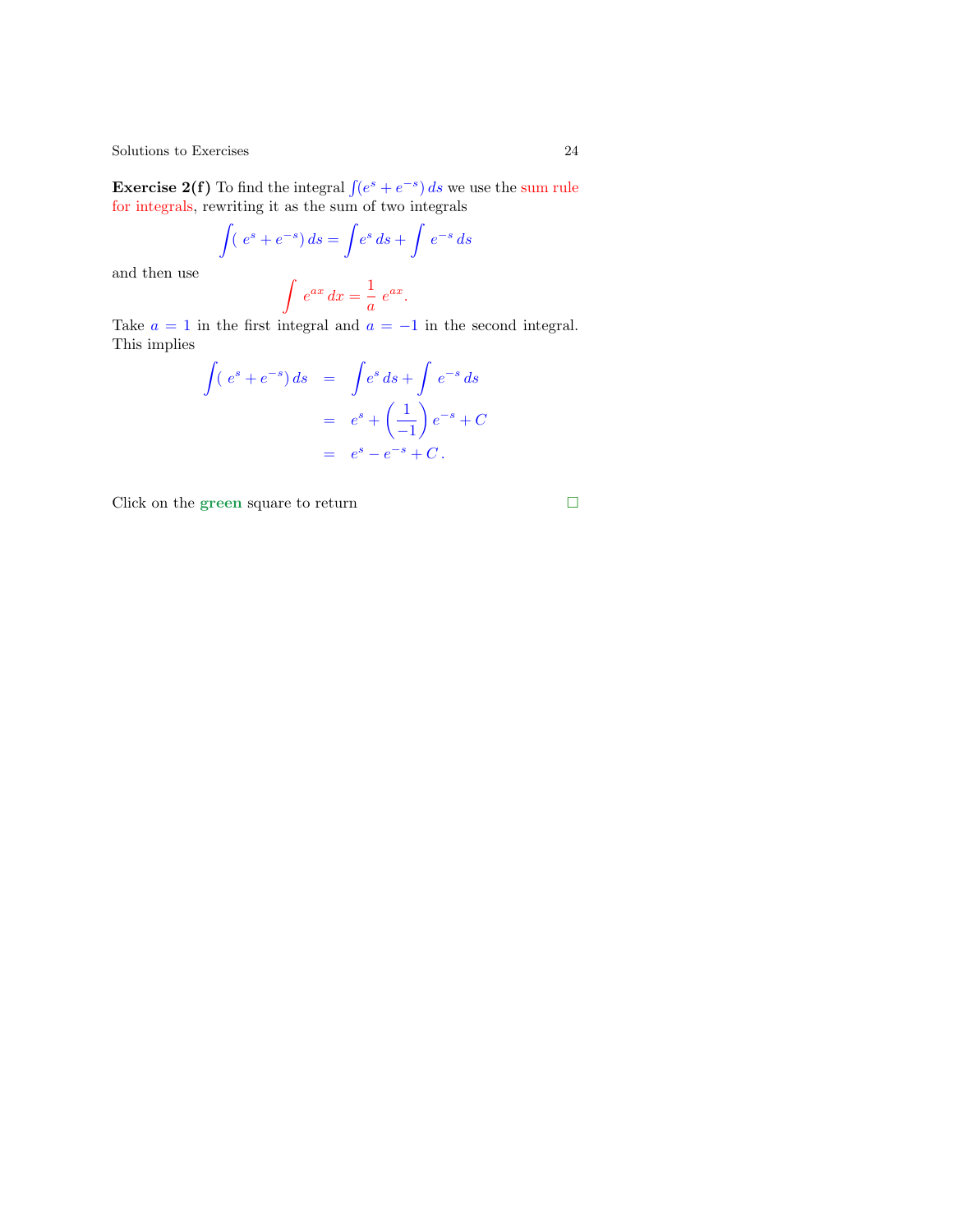**Exercise 3(a)** To calculate the indefinite integral  $\int \ln(x) dx$  we have to find the function whose derivative is  $\ln(x)$ . We are given

$$
\frac{d}{dx}\left[x(\ln(x)-1)\right] = \ln(x).
$$

This implies

$$
\int \ln(x) \, dx = x \left[ \ln(x) - 1 \right] + C \, .
$$

This can be checked by differentiating  $x \ln(x) - 1 + C$  using the product rule. (See the package on the product and quotient rules of differentiation.)

Click on the green square to return

$$
\Box
$$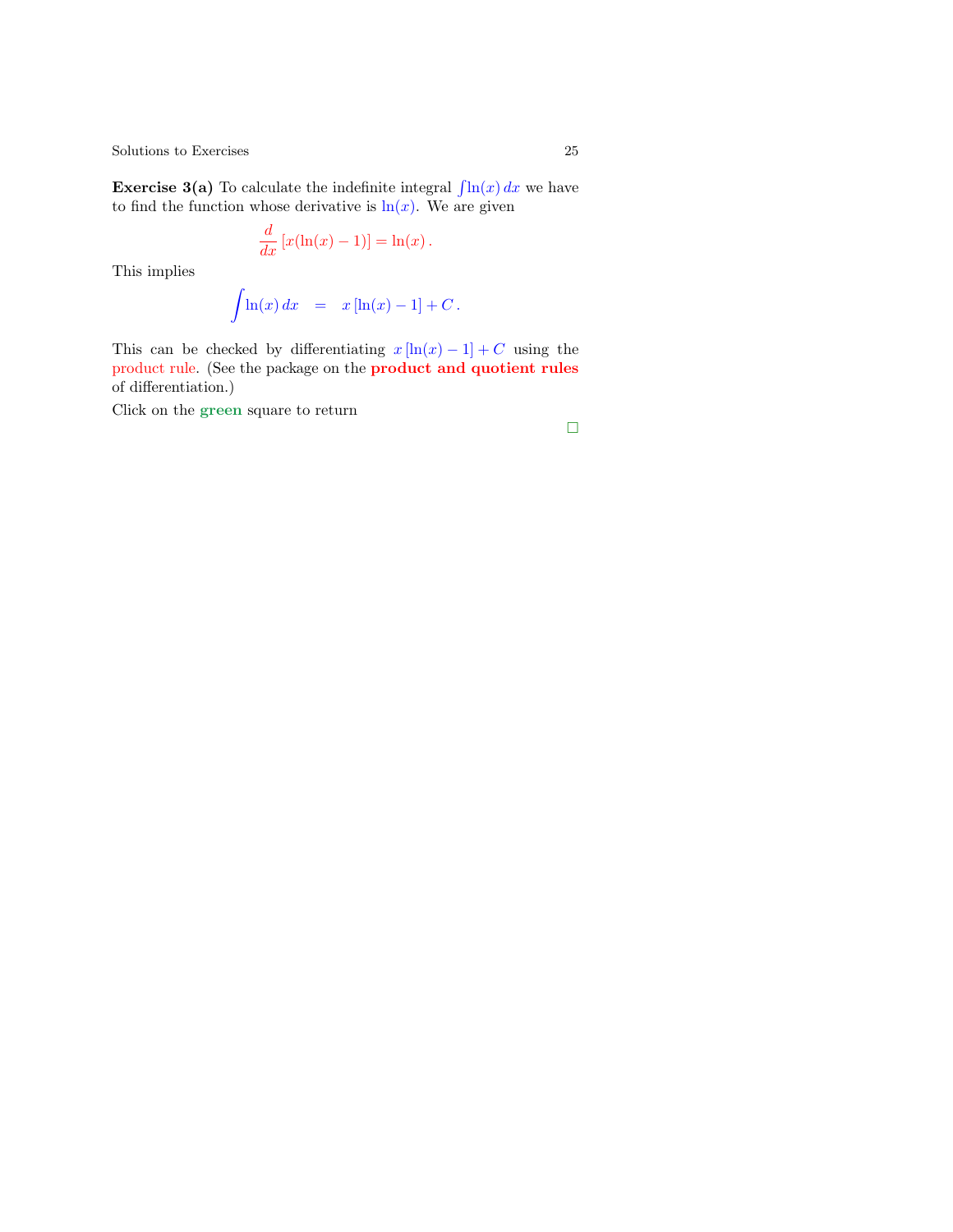<span id="page-25-0"></span>**Exercise 3(b)** To calculate the indefinite integral  $\int \ln(2x) dx$  we recall the following property of logarithms

$$
\ln(ax) = \ln(a) + \ln(x)
$$

and then use the integral  $\int \ln(x) dx = x [\ln(x) - 1] + C$  calculated in Exercise  $3(a)$ . This gives

$$
\int \ln(2x) dx = \int (\ln(2) + \ln(x)) dx
$$
  
=  $\ln(2) \times \int 1 dx + \int \ln(x) dx$   
=  $x \ln(2) + x (\ln(x) - 1) + C$   
=  $x (\ln(2) + \ln(x) - 1) + C$   
=  $x (\ln(2x) - 1) + C$ .

In the last line we used  $\ln(2) + \ln(x) = \ln(2x)$ . Click on the green square to return

 $\Box$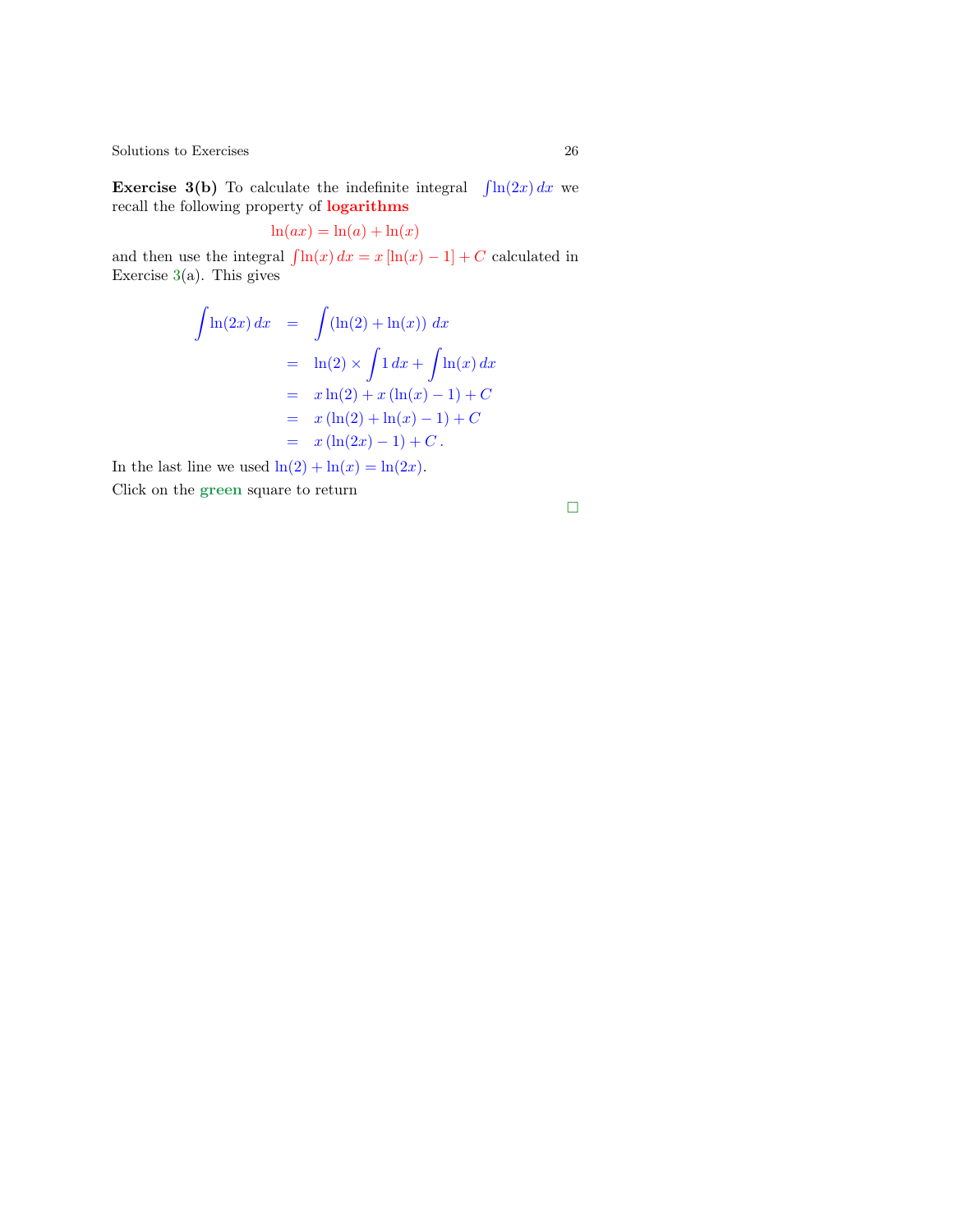**Exercise [3\(](#page-10-1)c)** To calculate the indefinite integral  $\int \ln(x^3) dx$  we first recall from the package on logarithms that

$$
\ln(x^n) = n \ln(x)
$$

and the integral

$$
\int \ln(x) dx = x \left[ \ln(x) - 1 \right] + C
$$

calculated in Exercise  $3(a)$ . This all gives

$$
\int \ln(x^3) dx = \int (3 \ln(x)) dx
$$
  
=  $3 \times \int \ln(x) dx$   
=  $3x (\ln(x) - 1) + C$ .

Click on the green square to return  $\hfill \square$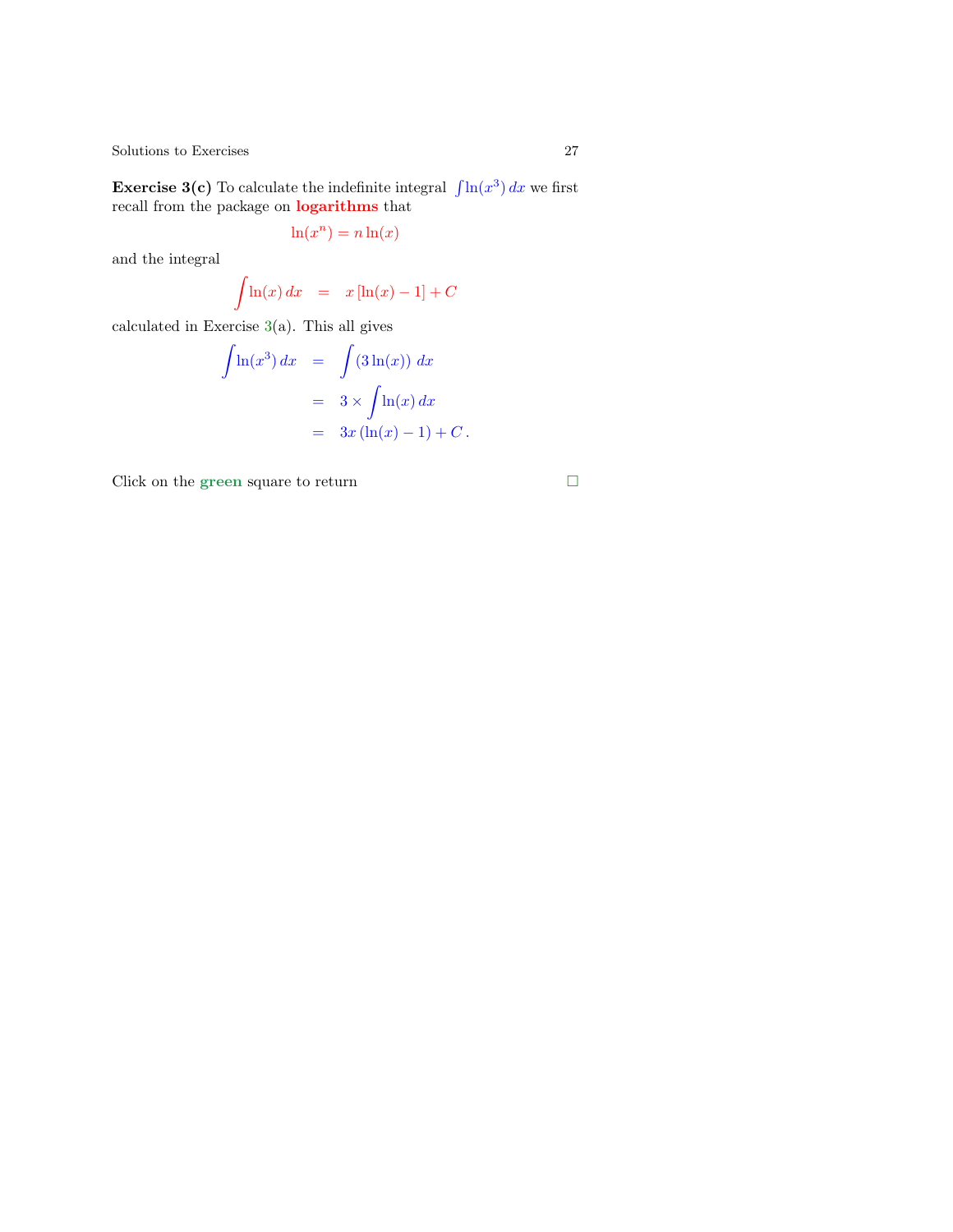<span id="page-27-0"></span>Exercise 3(d) Using the rules from the package on logarithms,  $ln(3x^2)$  may be simplified

$$
\ln(3x^2) = \ln(3) + \ln(x^2) = \ln(3) + 2\ln(x).
$$

Thus

$$
\int \ln(3x^2) dx = \int (\ln(3) + 2\ln(x)) dx
$$
  
=  $\ln(3) \times \int 1 dx + 2 \times \int \ln(x) dx$   
=  $\ln(3)x + 2x [\ln(x) - 1] + C$   
=  $x [\ln(3) + 2\ln(x) - 2] + C$   
=  $x [\ln(3x^2) - 2] + C$ ,

where the final expression for  $\ln(3x^2)$  is obtained by using the rules of logarithms.

Click on the green square to return  $\hfill \square$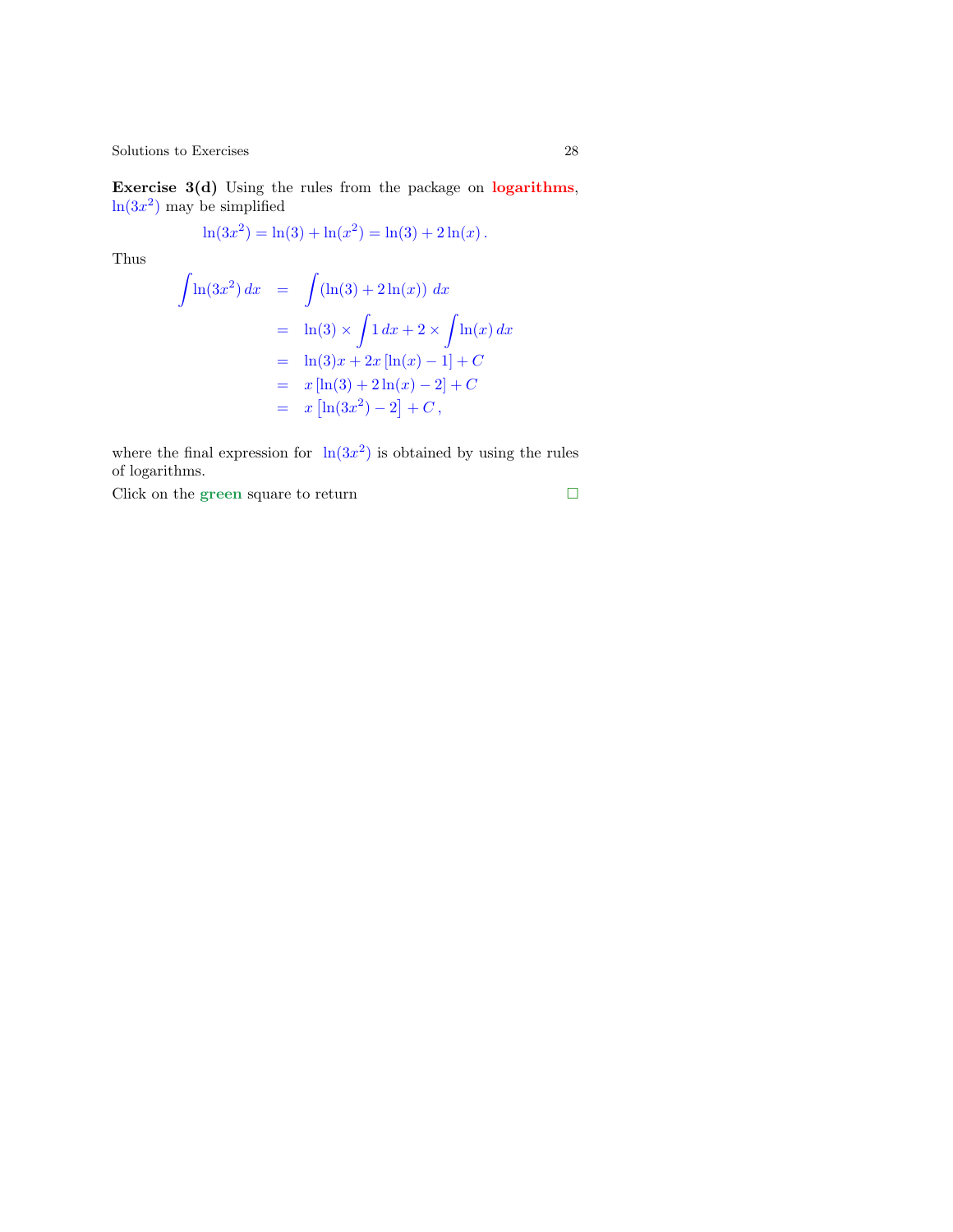# Solutions to Quizzes

**Solution to Quiz:** To find an anti-derivative of  $x^6$  first calculate the derivative of  $F(x) = \frac{1}{7}x^7$ . Using the basic formula

$$
\frac{d}{dx}x^n = nx^{n-1}
$$

with  $n=7$ 

$$
\frac{dF}{dx} = \frac{d}{dx}\left(\frac{1}{7}x^7\right) \tag{1}
$$

$$
= \frac{1}{7} \frac{d}{dx} (x^7) \tag{2}
$$

$$
= \frac{1}{7} \times 7 x^{7-1}
$$
 (3)

$$
= x^6. \tag{4}
$$

This result shows that the function  $F(x) = \frac{1}{7}x^7 + C$  is the general anti-derivative of  $f(x) = x^6$ . End Quiz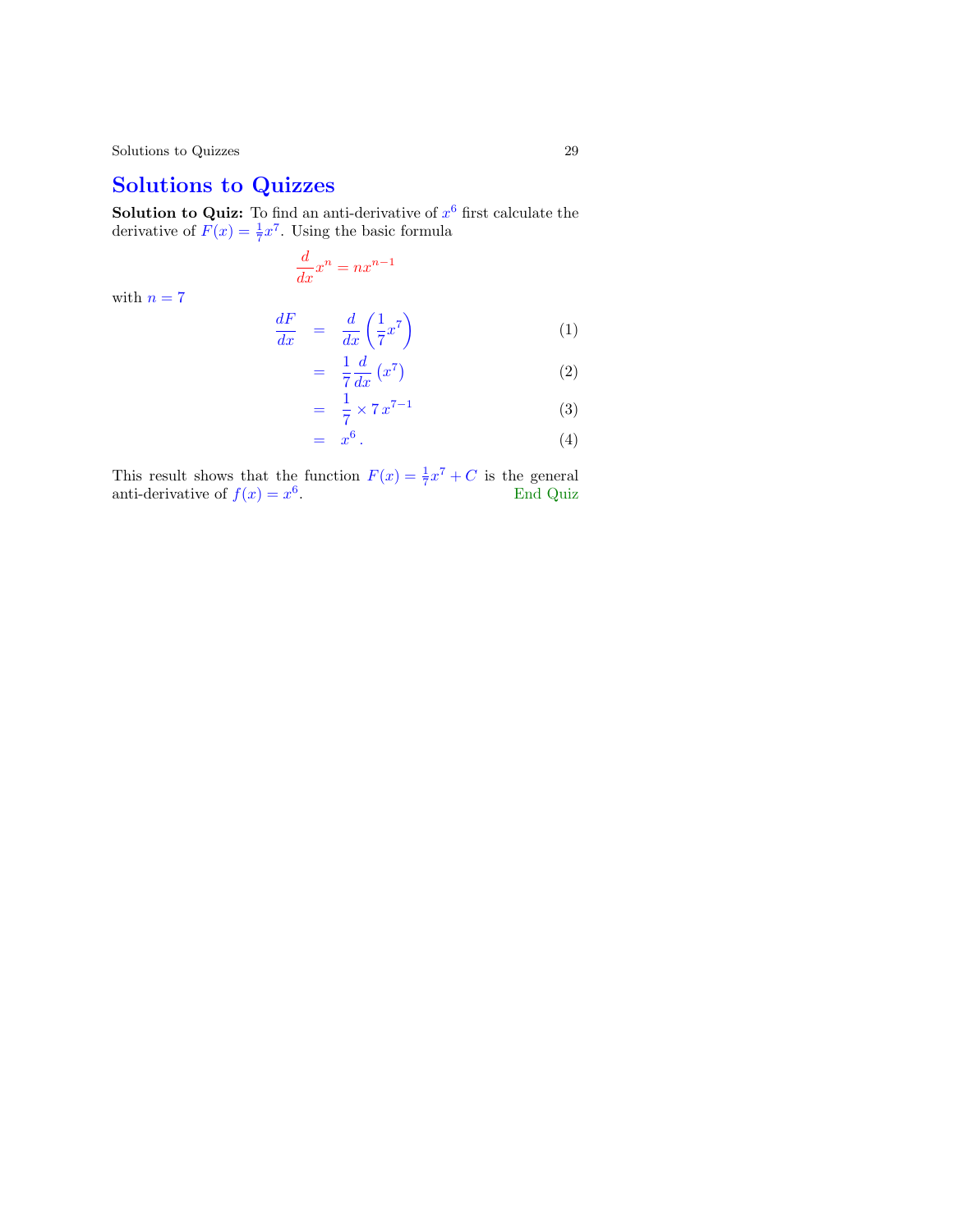**Solution to Quiz:** To find the general anti-derivative of  $3x^{\frac{1}{2}}$ , recall that for constant a the anti-derivative of  $af(x)$  is  $aF(x)$ , where  $F(x)$ is the anti-derivative of  $f(x)$ .

Thus the anti-derivative of  $3x^{\frac{1}{2}}$  is  $3 \times ($ the anti-derivative of  $x^{\frac{1}{2}})$ .

To calculate the anti-derivative of  $x^{\frac{1}{2}}$  we recall the anti-derivative of  $f(x) = x^n$  is  $F(x) = \frac{1}{n+1}x^{n+1}$  for  $n \neq -1$ . I[n our case](#page-4-0)  $n = \frac{1}{2}$  and therefore this result can be used. The anti-derivative of  $x^{\frac{1}{2}}$  is thus

$$
\frac{1}{\frac{1}{2}+1} x^{(\frac{1}{2}+1)} = \frac{1}{3/2} x^{3/2} = 1 \times \frac{2}{3} x^{\frac{3}{2}} = \frac{2}{3} x^{\frac{3}{2}}.
$$

Thus the general anti-derivative of  $3x^{\frac{1}{2}}$  is  $3 \times \frac{2}{3}x^{\frac{3}{2}} + C = 2x^{\frac{3}{2}} + C$ .

This result may be checked by differentiating  $F(x) = 2x^{3/2} + C$ . End Quiz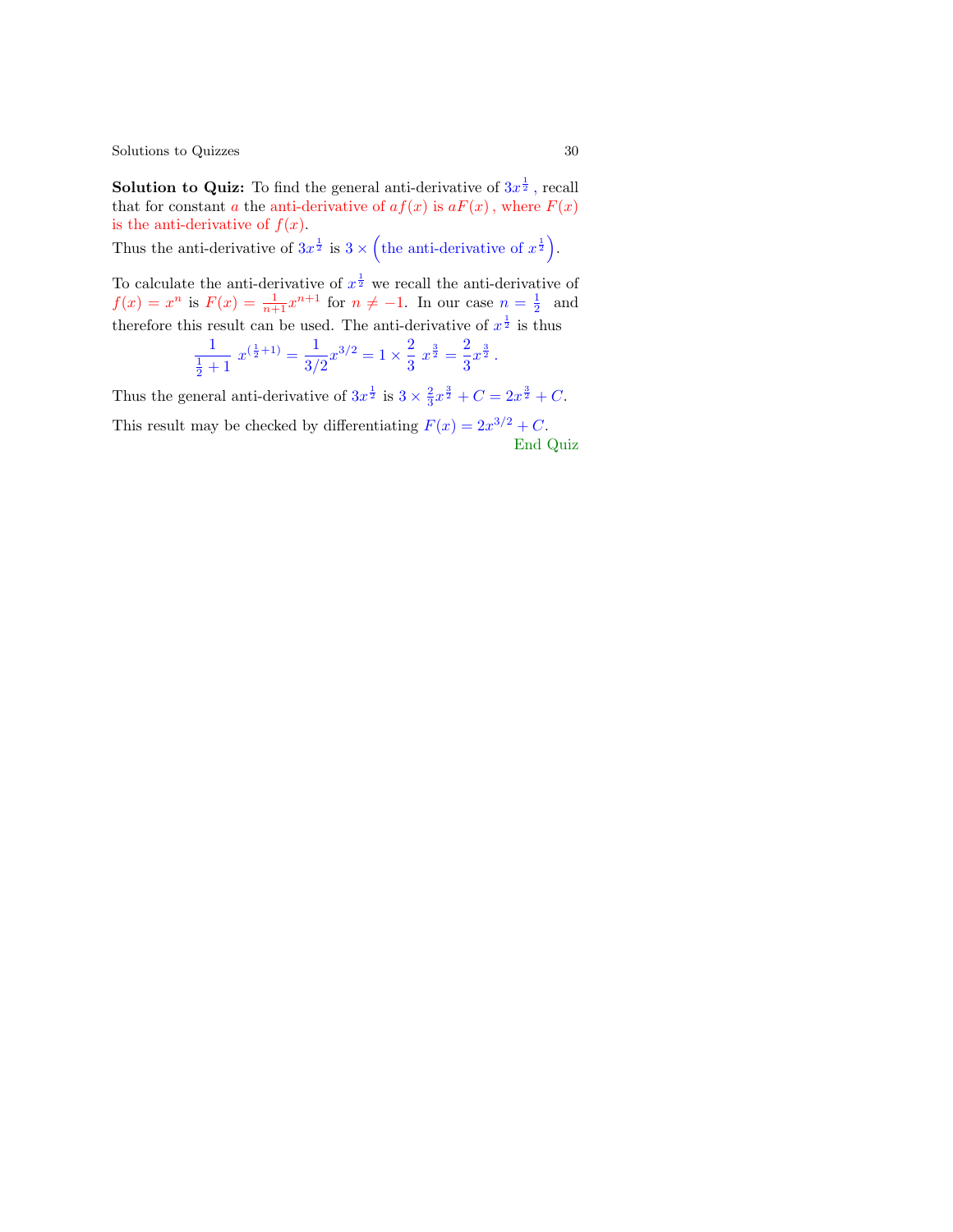**Solution to Quiz:** To find the general anti-derivative of  $3x^2 - 2x^3$ , we use the sum rule for anti-derivatives. The anti-derivative of  $3x^2 - 2x^3$ is (anti-derivative of  $3x^2$ ) – (anti-derivative of  $2x^3$ ). Since the antiderivative of  $f(x) = x^n$  is  $F(x) = \frac{1}{n+1}x^{n+1}$  for  $n \neq -1$ , for  $n = 2$ :

anti-derivative of 
$$
x^2 = \frac{1}{2+1}x^{2+1} = \frac{1}{3}x^3
$$
.

Thus the anti-derivative of  $3x^2$  is

$$
3 \times
$$
 (anti-derivative of  $x^2$ ) = 3  $\times \frac{1}{3}x^3 = x^3$ .

Similarly the anti-derivative of  $2x^3$  is

2 × (anti-derivative of 
$$
x^3
$$
) = 2 ×  $\frac{1}{3+1}x^{3+1} = \frac{1}{2}x^4$ .

Putting these results together we find that the general anti-derivative of  $3x^2 - 2x^3$  is

$$
F(x) = x^3 - \frac{1}{2}x^4 + C,
$$

which may be confirmed by differentiation. End Quiz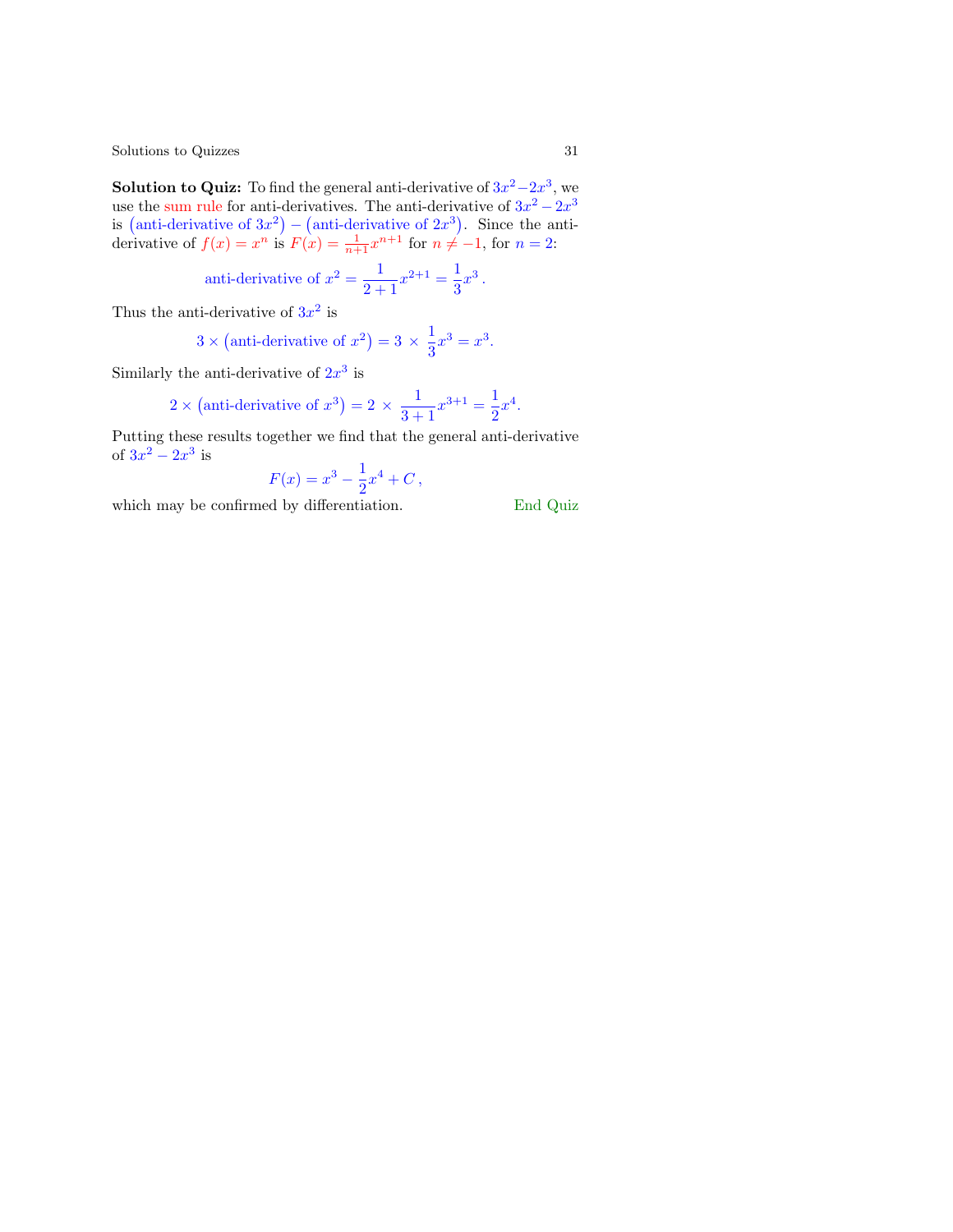Solution to Quiz: To calculate the indefinite integral

$$
\int \frac{1}{\sqrt{x}} \, dx = \int \frac{1}{x^{1/2}} \, dx = \int x^{-1/2} \, dx
$$

we recall the basic result, that the anti-derivative of  $f(x) = x^n$  is  $F(x) = \frac{1}{n+1}x^{n+1}$  for  $n \neq -1$ . In this case  $n = -\frac{1}{2}$  and so

$$
\int x^{-1/2} dx = \frac{1}{-\frac{1}{2}+1} x^{(-\frac{1}{2}+1)} + C = \frac{1}{\frac{1}{2}} x^{\frac{1}{2}} + C
$$

$$
= 1 \times \frac{2}{1} x^{\frac{1}{2}} + C = 2x^{\frac{1}{2}} + C
$$

$$
= 2\sqrt{x} + C,
$$

where we recall that dividing by a fraction is equivalent to multiplying by its inverse (see the package on **fractions**). End Quiz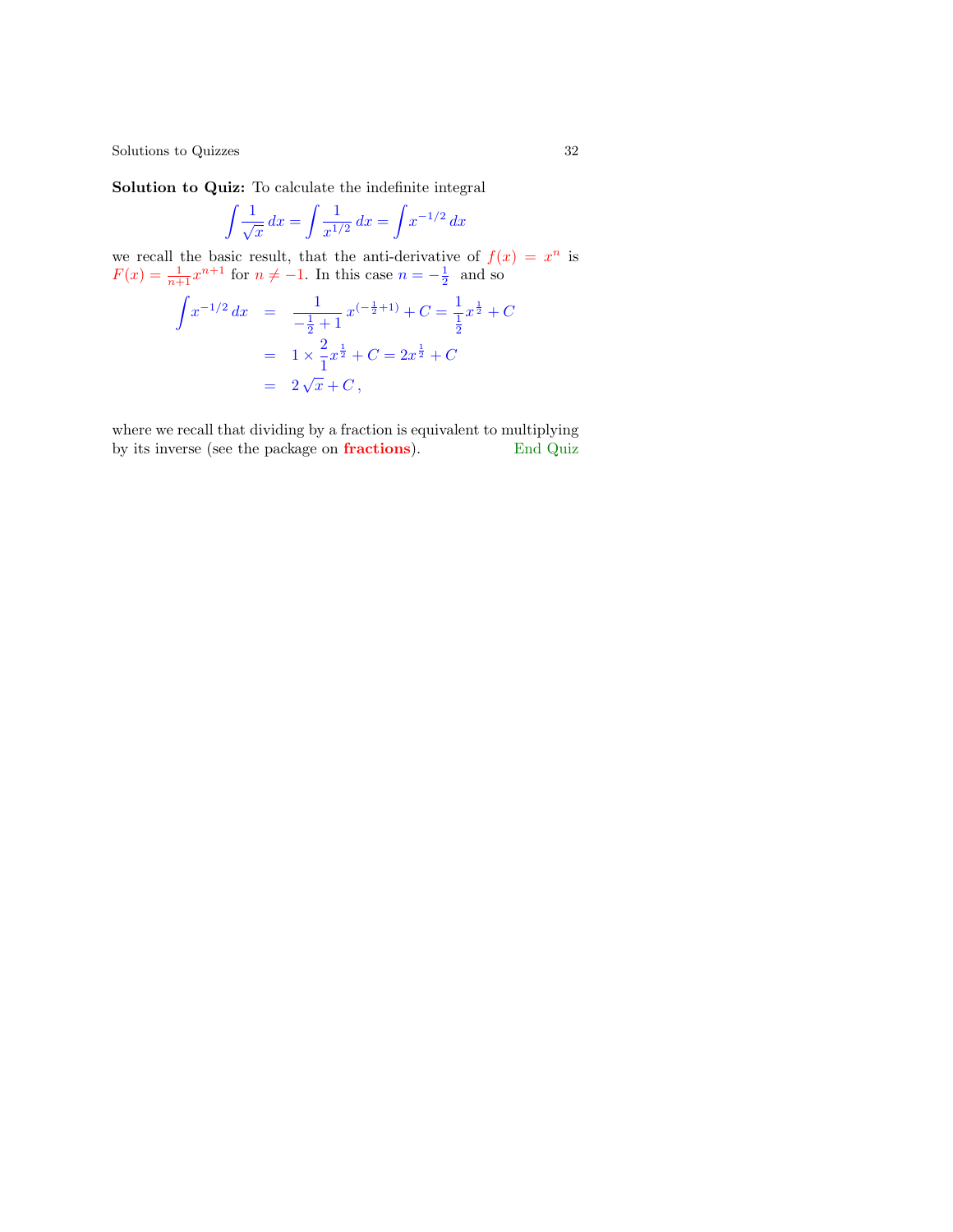**Solution to Quiz:** To evaluate  $\int (4\sin(5x) + 5\cos(3x)) dx$  we use the sum rule for indefinite integrals to rewrite the integral as the sum of two integrals. Using

$$
\int \sin(ax) dx = -\frac{1}{a}\cos(ax) \text{ and } \int \cos(ax) dx = \frac{1}{a}\sin(ax)
$$

we get

$$
\int (4\sin(5x) + 5\cos(3x)) dx = 4\int \sin(5x) dx + 5\int \cos(3x) dx
$$
  
=  $4 \times (-\frac{1}{5})\cos(5x) + 5 \times \frac{1}{3}\sin(3x) + C$   
=  $-\frac{4}{5}\cos(5x) + \frac{5}{3}\sin(3x) + C$ .

This can be checked by differentiation. End Quiz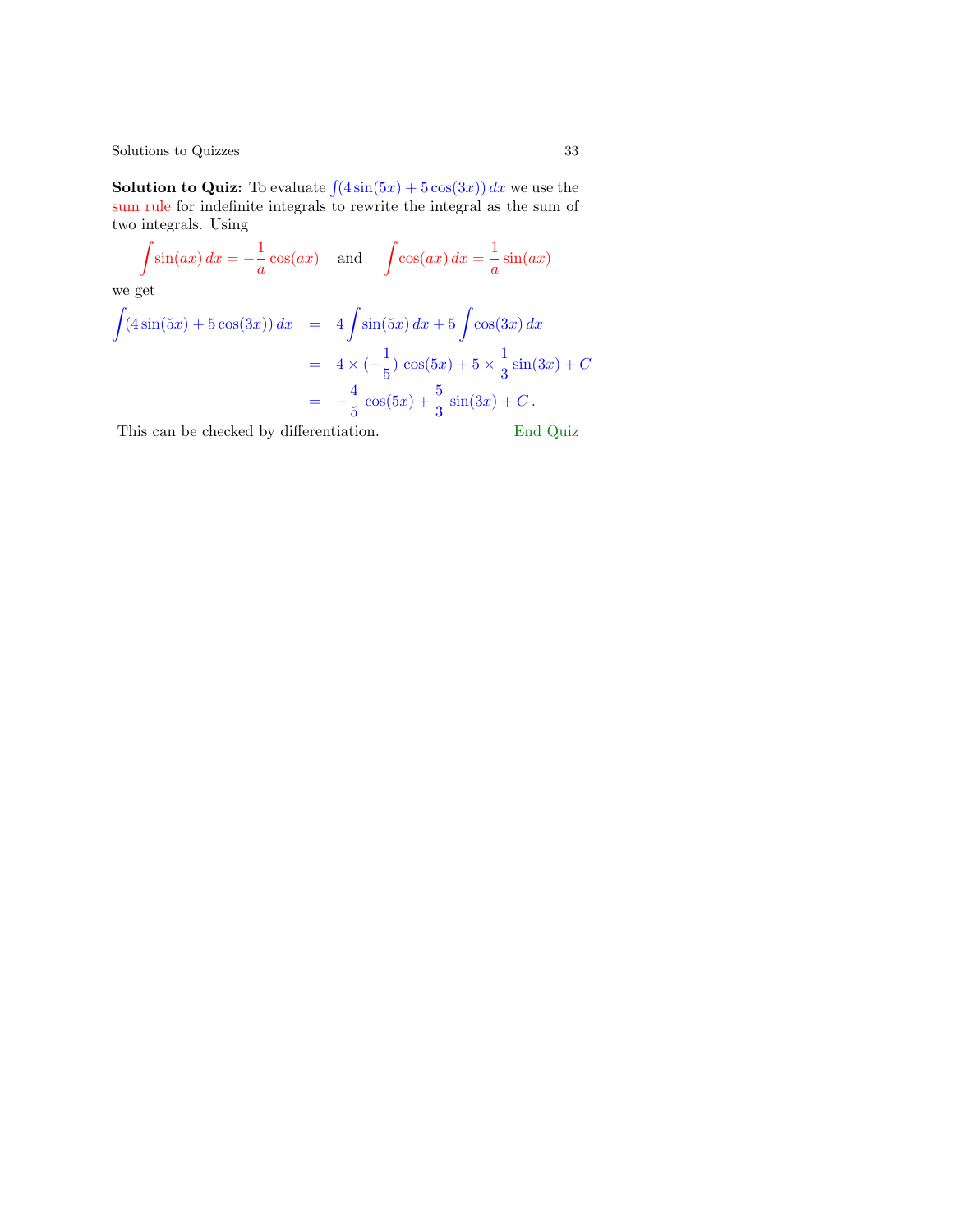**Solution to Quiz:** If  $y = \int 3x \, dx$  and at  $x = 2$ ,  $y = 4$  then

$$
y = \int 3x \, dx = 3 \times \int x \, dx
$$

$$
= 3 \times \frac{1}{2} x^{1+1} + C
$$

$$
= \frac{3}{2} x^2 + C
$$

is the general solution. Substituting  $x = 2$  and  $y = 4$  $y = 4$  into the above equation, the value of  $C$  is obtained

$$
4 = \frac{3}{2} \times (2)^2 +
$$
  
\n
$$
4 = 6 + C
$$
  
\ni.e., 
$$
C = -2.
$$

 $\overline{C}$ 

Therefore, for all  $x, y = \frac{3}{2}x$ 

 $\operatorname{End}$  Quiz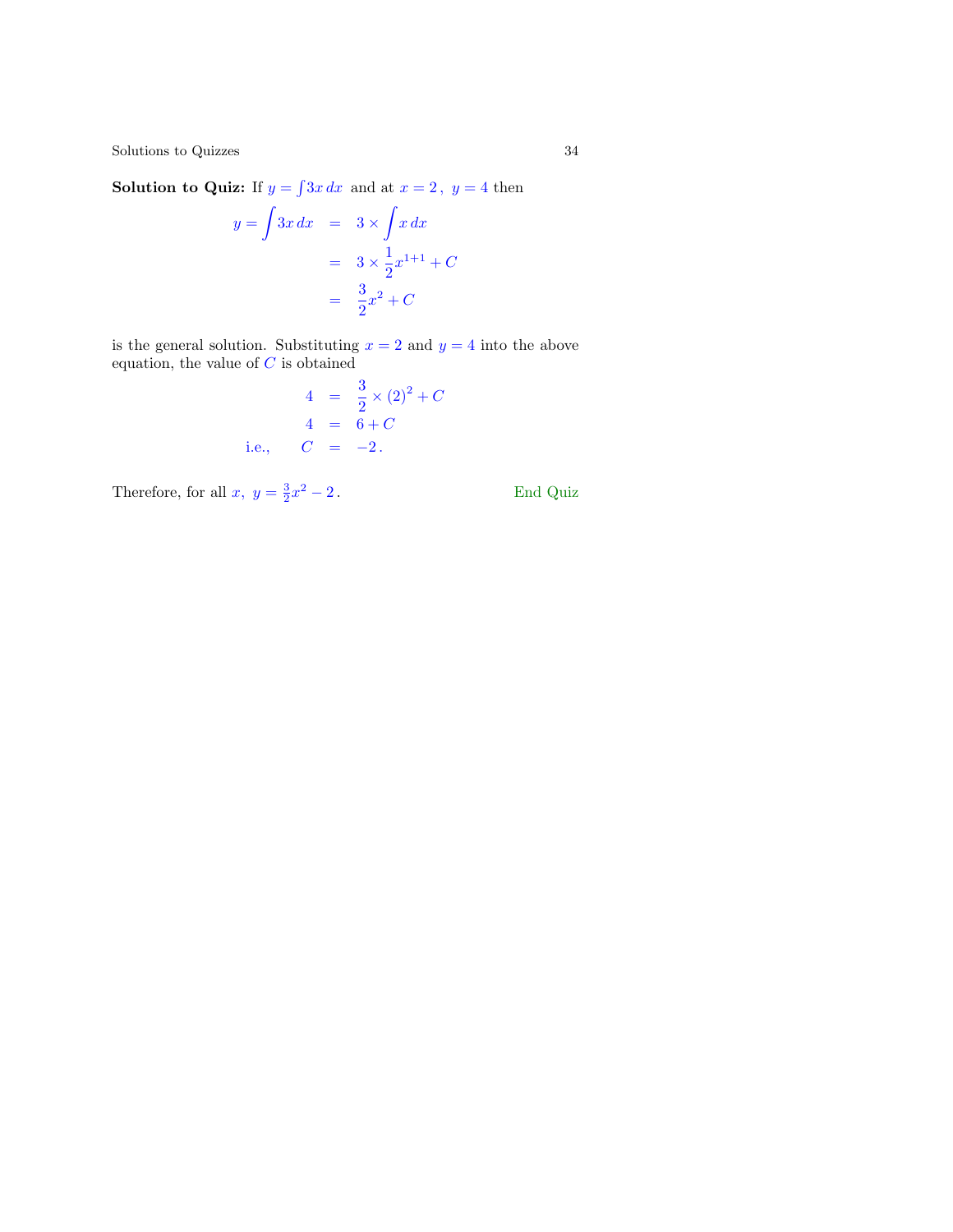#### Solution to Quiz:

We are told that  $v = \alpha t + \beta$  with  $\alpha = 2 \text{ms}^{-2}$ ,  $\beta = 1 \text{ms}^{-1}$  and at  $t = 1$ s,  $x = 2$ m. Since x is the integral of v:

$$
x = \int v \, dt = \int (2t+1) \, dt = 2 \times \int t \, dt + \int 1 \, dt = t^2 + t + C \, .
$$

The position at time  $t = 1$  s was  $x = 2$  m so these values may be substituted into the above equation to find  $C$ :

> $2 = 1^2 + 1 + C$  $2 = 1^2 + 1 + C$  $2 = 2 + C$ *i.e.*,  $0 = C$ .

Therefore, for all  $t, x = t^2 + t + 0 = t^2 + t$ . At  $t = 4s$ ,

$$
x = (4)^2 + 4 = 16 + 4 = 20
$$
 m.

End Quiz